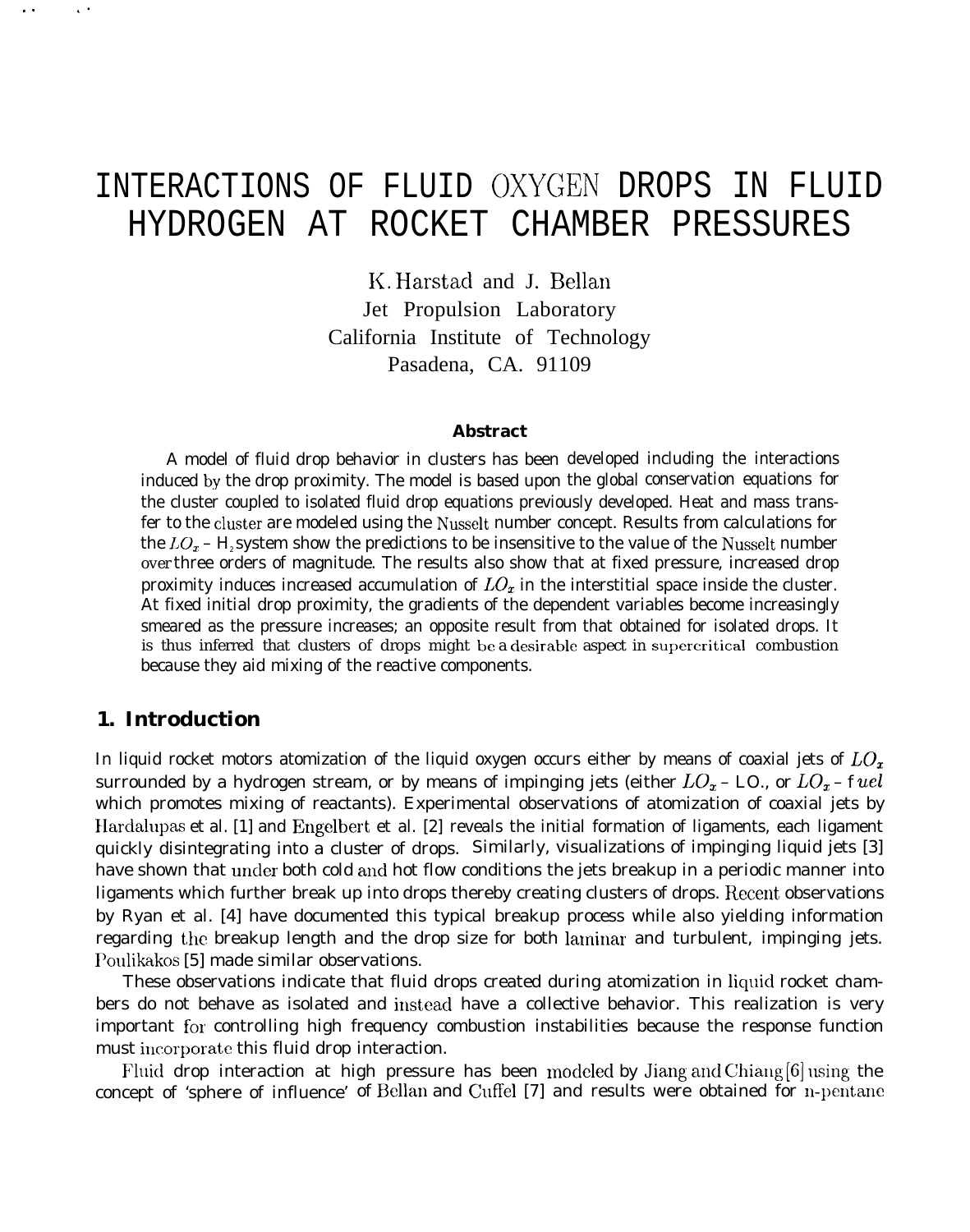adiabatic drop arrays where the drops are uniformly distributed ancl stationary. The model of Jiang and Chiang  $[6]$  does not include the intricacies of high pressure transport processes ancl thus it is not appropriate for the supercritical regime where Fick's and Fourier's laws are no longer solely valid to completely describe the **transport**, matrix [8]. Additionally, the interdrop distance does not have similar values under subcritical and supercritical conditions since in the former situation the liquid drops have a motion distinct from that of the surrounding gas whereas in the latter situation, because the densities of the two fluids are more similar, their motion is more similar as well. Moreover, the dense spray effects identified at subcritical conditions were the consequence of both high mass and high volume loading; in supercritical conditions, the high volume loading is not necessarily accompanied by high mass loading because of the density ratio effect. This means that dense spray effects will be encountered in supercritical conditions only for interdrop distances much smaller than in subcritical conditions. In fact, dense spray effects will visually manifest as small scale density variations, consistent with the discussed observations for coaxial and impinging jets atomization  $[1]$ ,  $[2]$ ,  $[4]$  and  $[5]$ .

This study is based upon the isolated fluid drop model developed by Harstad and Bellan [8] ancl genuinely takes into account fluid drop interaction because the drops are not stationary with respect to each other, but move as a consequence of the  $LO_x - H$ <sub>i</sub> interdiffusion which changes the raciius of the sphere of influence. Thus, the equations developed in [8] for isolated drops are used here with boundary conditions calculated using the global cluster model developed below; in Harstad and Bellan [8] the boundary conditions were prescribed to be those of the surrounding fluid.

## *2.* **Model**

. . . .

The configuration studied is that of a general-volume-shape cluster of N monodisperse fluid drops immersed into a dense gas. The interstitial region between drops is uniform and quiescent with respect to the cluster; the implication is that while turbulence is strong enough to mix the interstitial region, it does not affect the regions near the drops. By definition, the 'sphere of influence' around each drop is centered at the drop center and has a radius,  $R_{si}$ , whose value is half of the distance between adjacent drops. The volume of the sphere of influence,  $V_{si}$ , contains the drop and its surrounding fluid, and has a fixed mass; this means that the  $V_{si}$  boundary is a function of time to accommodate the change in density due to heating. The volume of the interstitial region of the cluster is

$$
Vi = V_C - NV_{si} \tag{2.1}
$$

and it is in this volume that the conservation equations arc stated below in a Lagrangian frame.

- conservation of mass

$$
\frac{dp}{dt} = 0\tag{2.2}
$$

- conservation of species  $j$ 

$$
\frac{d\rho_j}{dt} = -m_j \nabla \cdot \overrightarrow{J}_j \tag{2.3}
$$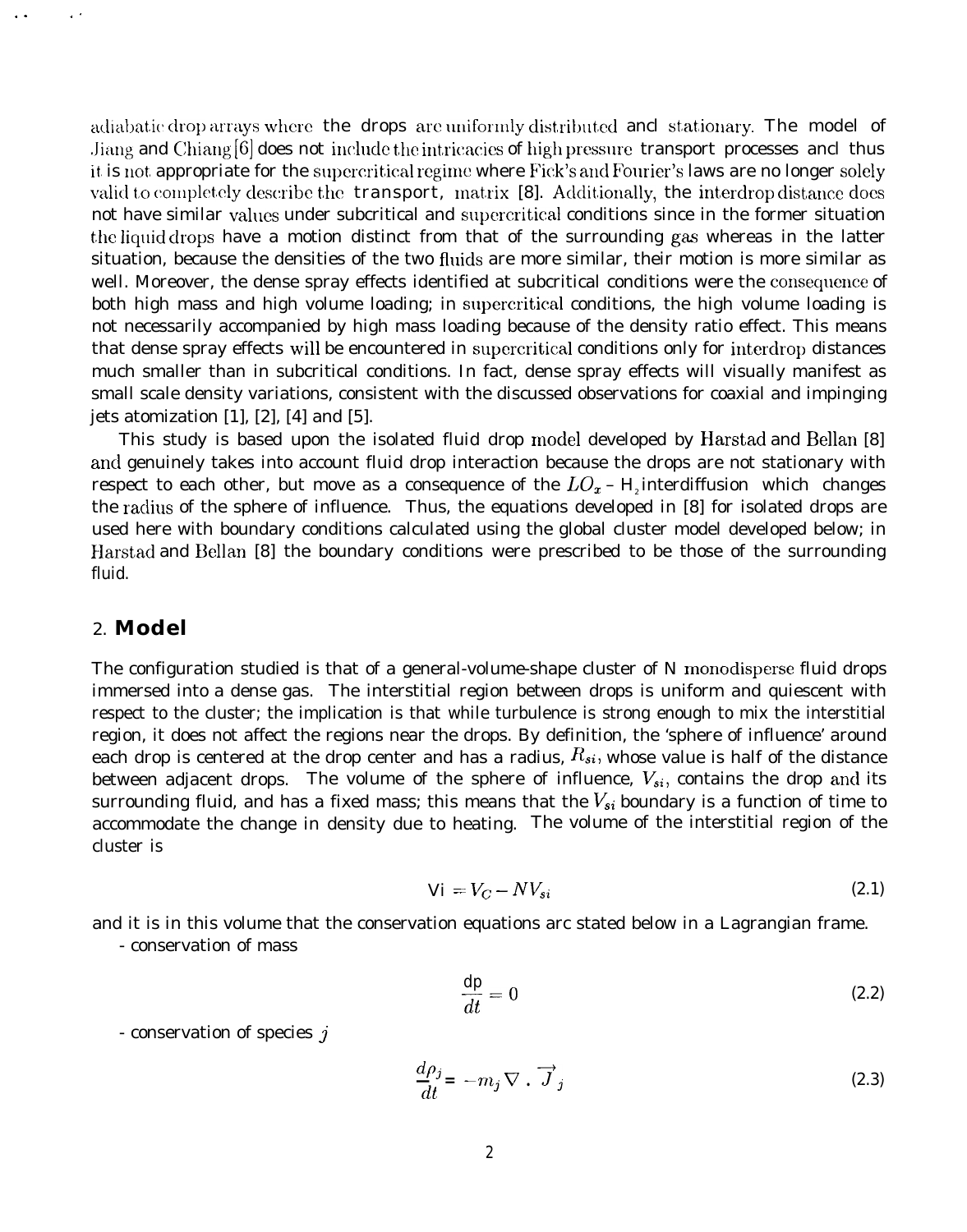- conservation of energy

$$
\frac{d(\rho e)}{dt} = -\nabla \cdot \vec{q} \tag{2.4}
$$

where  $e = h/m - p/p$ .

. . ,.

*To* obtain the coupling among all fluid chops, we integrate over  $V_i$  and  $S_i$ 

$$
\frac{d}{dt}\left(\int_{V_i} \rho dV\right) = 0\tag{2.5}
$$

$$
\frac{d}{dt}\left(\int_{V_i} \rho_j dV\right) = -\int_{S_i} m_j \overrightarrow{J}_j \cdot d\overrightarrow{A}_{S_i}
$$
\n(2.6)

$$
\frac{d}{dt}\left[\int_{V_i} (\rho h/m - p)dV\right] = -\int_{S_i} \overrightarrow{q} \cdot d\overrightarrow{A}_{S_i}
$$
\n(2.7)

accounting for the null relative velocity with respect to  $S_i$ .

Equation 2.5 has a simple integral

$$
V_i(t) = M_i / \rho_i \tag{2.8}
$$

The species and heat contributions to *Vi* arise both from the interaction of the cluster with its surroundings through fluxes of species and heat across  $S_{\bm i},$  and from the interaction of  $V_{\bm i}$  with all drops. Thus, Eqs.2.6 and 2.7 can be rewritten

$$
\sim \quad = \; \frac{m_j}{M_{il}} (J_{je} A_C \; - \; NJ_{j,si} A_{si}) \tag{2.9}
$$

$$
\frac{d}{dt}(h_i/m_i - p_e/\rho_i) = \frac{1}{M_i}(q_e A_C - Nq_{si} A_{si})
$$
\n(2.10)

Using thermodynamic relationships, for a two component system, Eq. 2.10 can be transformed into an equation for  $T_i$ 

$$
\bar{C}_V \frac{d T_i}{dt} = \frac{1}{M_i} \left[ (q_e - m_1 \tilde{h}_i J_{1e}) A_C - N(q_{si} - m_1 \tilde{h}_i J_{1,si}) A_{si} \right] - \tilde{\kappa}_s \frac{\eta_e}{\rho_i} \frac{d \eta_e}{dt}
$$
(2.11)

where

$$
\widetilde{C}_V \equiv C_p/m - \alpha_v \frac{p}{\rho}, \widetilde{\kappa}_s \equiv \kappa_s - \widetilde{C}_V \frac{m \alpha_v T}{p \widetilde{C}_p}, \ \widetilde{h} \equiv \left(\frac{h_1}{m_1} - \frac{h_2}{m_2}\right) - p \left(\frac{v_1}{m_1} \cdot \frac{v_2}{m_2}\right)
$$

The values of  $J_{1,si}$  and  $q_{si}$  are calculated at the edge of the sphere of influence according to the model of Harstad and Bellan [8].

To calculate  $J_{1e}$  and  $q_e$ , we recall the formalism introduced in [8] where the fluxes were calculated from a transport matrix according to the fluctuation theory of Keizer [9]. In this formalism, the fluxes are linear combinations of the temperature, pressure and mass fraction gradients where the multiplying factors for each term are calculated from transport properties and thermodynamic data such as equations of state. Since in the present study it is only the temperature ancl the mass fractions that vary in the cluster surroundings, for a binary composition  $(LO_x - H_2)$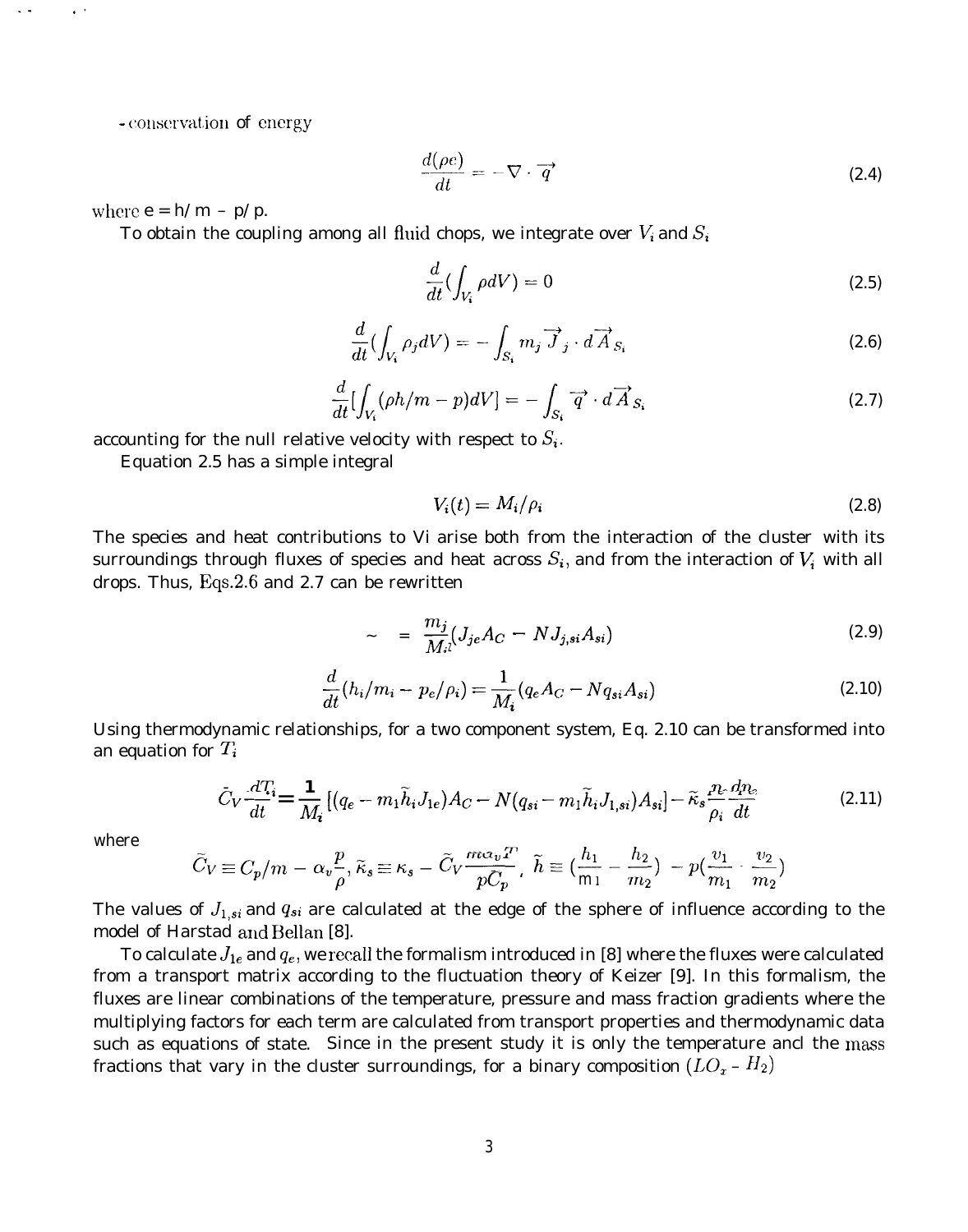$$
J_{1\epsilon} = A_J^{(i)} \frac{\partial Y_1}{\partial x} + B_J^{(i)} \frac{\partial T}{\partial x}, \ q_{\epsilon} = A_q^{(i)} \frac{\partial T}{\partial x} + C_q^{(i)} \frac{\partial Y_1}{\partial x}
$$
 (2.12)

where  $; = 1$  refers to  $LO<sub>x</sub>$ , x is the direction normal to the. cluster surface enclosed by  $V<sub>i</sub>$  and

$$
A_J = \frac{mnD_m\alpha_D}{m_1}, \ B_J = \frac{m_2nD_m(X_1X_2\alpha_T - m)}{mT}
$$
 (2.13)

$$
A_q = \lambda - k_m \triangle h, C_q = \frac{m^2}{m_1 m_2} k_m T \alpha_D
$$
\n(2.14)

$$
k_m \equiv \alpha_T R_u n D_m, \ \overline{\Delta h} = \frac{m_1 m_2 X_1 X_2}{m R_u T} \left(\frac{h_1}{m_1} - \frac{h_2}{m_2}\right) \tag{2.15}
$$

So far, the formulation is valid for any volume shape. Continuation of the model requires however the choice of a cluster volume shape; since the spherical shape is the simplest in this context, all further results will be valid for this particular case with the understanding that they could be generalized.

For a spherical cluster, the gradients can be approximated by a difference across an external length scale  $r_e$  as follows

$$
\frac{\partial Y_1}{\partial r} = \frac{Y_{1e} - Y_{1i}}{r_e}, \frac{\partial T}{\partial r} = \frac{T_e - T_i}{r_e}
$$
(2.16)

where  $r_e$  is related to what is equivalent to a Nusselt number and to the cluster radius through

$$
r_e = R_C / Nu_C \tag{2.17}
$$

since it is the characteristic distance over which transport occurs at the cluster surface. For a nonspherical cluster, an appropriate expression of  $Nu_C$  and a dimension equivalent to  $R_C$  (for example,  $R_C = [3 V_C/(4\pi)]^{1/3}$  could be used to define  $r_e$ .

Replacing Eqs. 2.13-2.17 **into Eq. 2.12 yields**

$$
(q_e - m_1 \tilde{h}_i J_{1e}) A_C = [3V_C/(4\pi)]^{1/3} 4\pi N u_C [(A_q^{(i)} - m_1 \tilde{h}_i B_J^{(i)}) (T_e - T_i) + (C_q^{(i)} - m_1 \tilde{h}_i A_J^{(i)}) (Y_{1e} - Y_{1i})]
$$
(2.18)

$$
J_{1e}A_C = [3 V_C/(4\pi)]^{1/3} 4\pi N u_C [A_J^{(i)}(Y_{1e} - Y_{1i}) + B_J^{(i)}(T_e - T_i)]
$$
 (2.19)

which provides the necessary information for Eqs. 2.9 and 2.11. In this formulation,  $Nu_{c}$  is a parameter whose value is prescribed.

## *3.* **Solution procedure**

 $\mathbf{r}$ 

The solution of the drop in its sphere of influence is discussed in detail in Harstad and Bellan [8]. In the interstitial region, the uuknowns are  $T_i$  aud Y<sub>k</sub> since pi is determined by the state equation. Once  $\rho_i$  is known,  $V_i$  and  $V_i$  are calculated. During each time step, the total differential equations 2.9 and 2.11 are solved using a second order predictor-corrector method in the manner described in [8].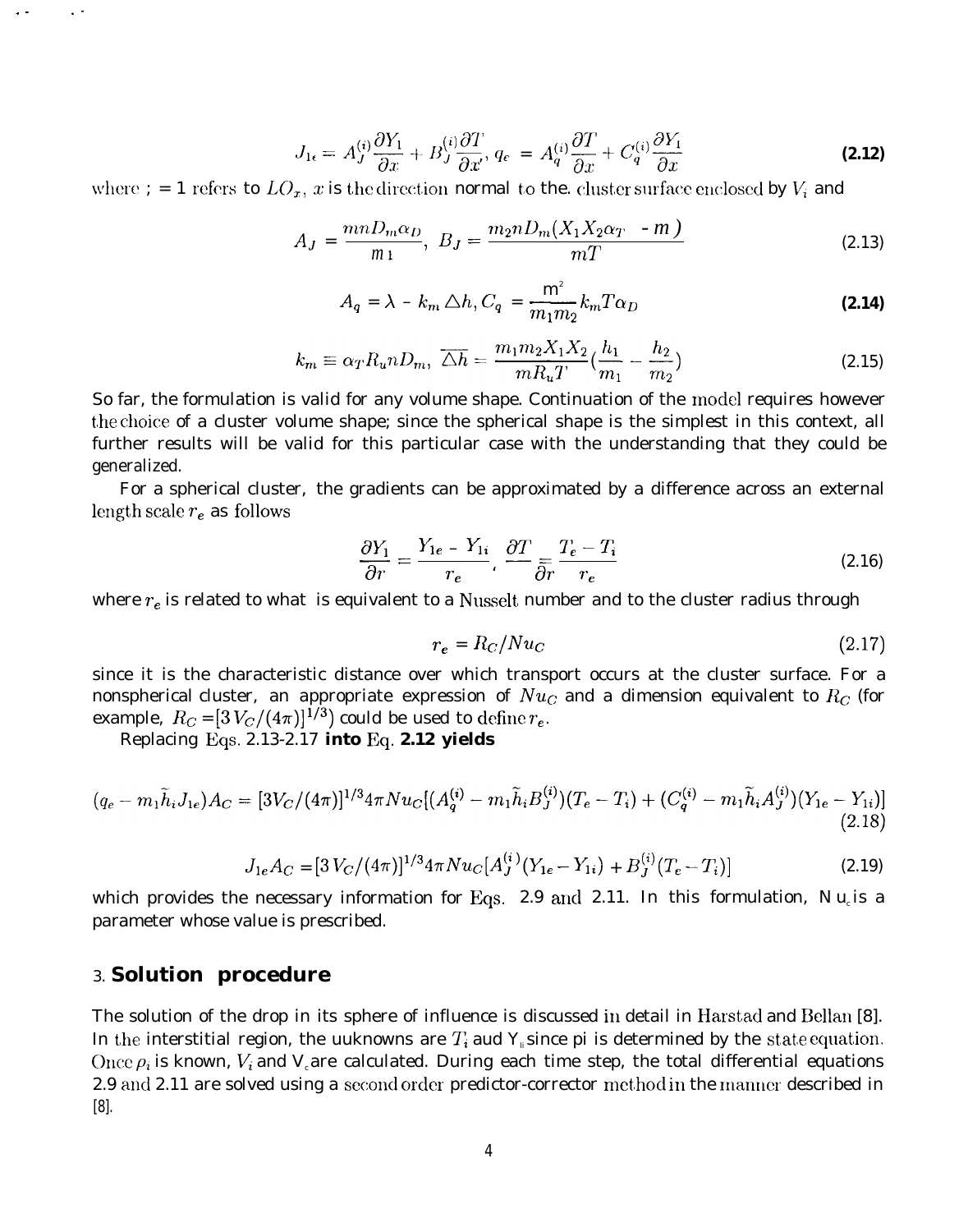## **4. Results**

As discussed above, due to the essentially diffusive behavior at high pressure it is expected that dense spray effects will be important only for fluid-drops in closer proximity than in subcritical conditions. An experimentally verified [10] classification of various subcritical spray regimes according to the magnitude of the ratio  $R_{si}/R_d$ , identified the very dense regime as that corresponding to  $R_{si}/R_d \leq 10$ [11]. Calculations with the above model were performed with a relatively large value of *Nut,*  $Nu<sub>C</sub> = 100$ , in order to simulate the enhanced heat transfer for fluids at super critical conditions [12]. The results obtained with  $R_d^0 = 50 \times 10^4$  cm,  $R_{si}^0 = 8R_d^0$ ,  $R_C^0 = 2$  cm,  $T_{db}^0 = 100$  K ( $T_d^0$  is uniform inside the drop),  $T_{si}^0 = T_e = 1000$  K,  $p_e = 20$  MPa and  $Y_{1e} = 0$  were essentially identical to those of the isolated drop exposecl to surroundings at the external cluster conditions [8]. This finding indicates that under the conditions of this study, dense spray effects will be encountered at much smaller values of  $R_{si}/R_d$ .

The results presented below parallel that of Harstad and Bellan [8] for isolated drops. First, a baseline behavior is identified for dense spray effects and compared with the findings of [8] for external cluster conditions identical to the surrounding conditions of the isolated drop. Then, a parametric study follows paralleling that of [8] and the parametric variations found here are compared to those found in that study.

### **4.1, Baseline behavior and effect of the initial radius of the sphere of influence**

The typical situation considered is:  $R_d^0 = 50$  **x 1**  $\mathbf{0}^4$  **cm,**  $R_{si}^0 = 2R_d^0$ ,  $R_C^0 = \mathbf{2}$  cm,  $N$   $u_c = \mathbf{100}$ ,  $T^0_{db}$  = 100 K ( $T^0_d$  is uniform inside the drop),  $T^0_{si}$  = T" = 1000 K,  $p_e$  = 20 MPa and  $Y_{1e}$  = O. The number of drops in the cluster is  $5.92 \times 10^6$ .

Figure 1 illustrates the spatial profiles of T,  $Y_1$  and  $\rho$  at different times while Fig. 2 depicts the time evolution of  $T_{si}$ ,  $Y_{1}$ ,  $s_i$ ,  $\rho_{si}$ ,  $N_d$ ,  $R_{si}$  and  $R_C$ . Comparisons between the calculated baseline results and those obtained for  $R_{si}^0 = 5R_d^0$  and  $R_{si}^0 = 10R_d^0$  (considered here typical of no drop interactions [8] ) under otherwise identical conditions are presented in Fig. 3. While the baseline spatial variation of  $T, Y_1$  and *p* parallels that obtained for the isolated drop in that it is mainly a cliff usion process, the closer drop proximity induces smaller density gradients (Fig. 3c), steeper  $Y_1$ gradients (Fig. 3b) and larger temperatures as the initial interstitial temperature is equal to that of the cluster surroundings. An important difference among the results obtained with decreasing  $R_{si}^0/R_d^0$  is the increased accumulation of a non-negligible amount of  $LO_x$  in the interstitial region (see Fig. 2a) as the cluster contracts due to heat being transferred faster from the interstitial region to the fluid  $LO<sub>x</sub>$  drops than it is replenished from the cluster surroundings. This is consistent with the small decrease of  $T_{si}, R_{si}$  and  $R_C$  and the equivalent increase in  $\rho_{si}$  shown in Fig. 2. Eventually,  $T_{si}$  increases due to the increased amount of heat transferred to the cluster from its surroundings, and  $Y_1$ , si accordingly decreases. All these effects are small for the values used in this baseline calculation; in particular, the value of *Nu*<sub>*i*</sub> is too small for heat transfer from the cluster surroundings to replenish the heat relinquished by the interstitial fluid to the fluid drops. In fact, just as in subcritical cluster studies [11], the motion of the cluster boundary is governed by the ratio of two characteristic times: that of heat transferred from the interstitial region to the drops (a heat sink),  $t_1$ , and that transferred from the cluster surroundings to the cluster (a heat source),  $t_2$ ; the only difference with the subcritical studies is the absence of phase change which requires a substantial heat budget. The latent, heat carried away by the evaporated compound in subcritical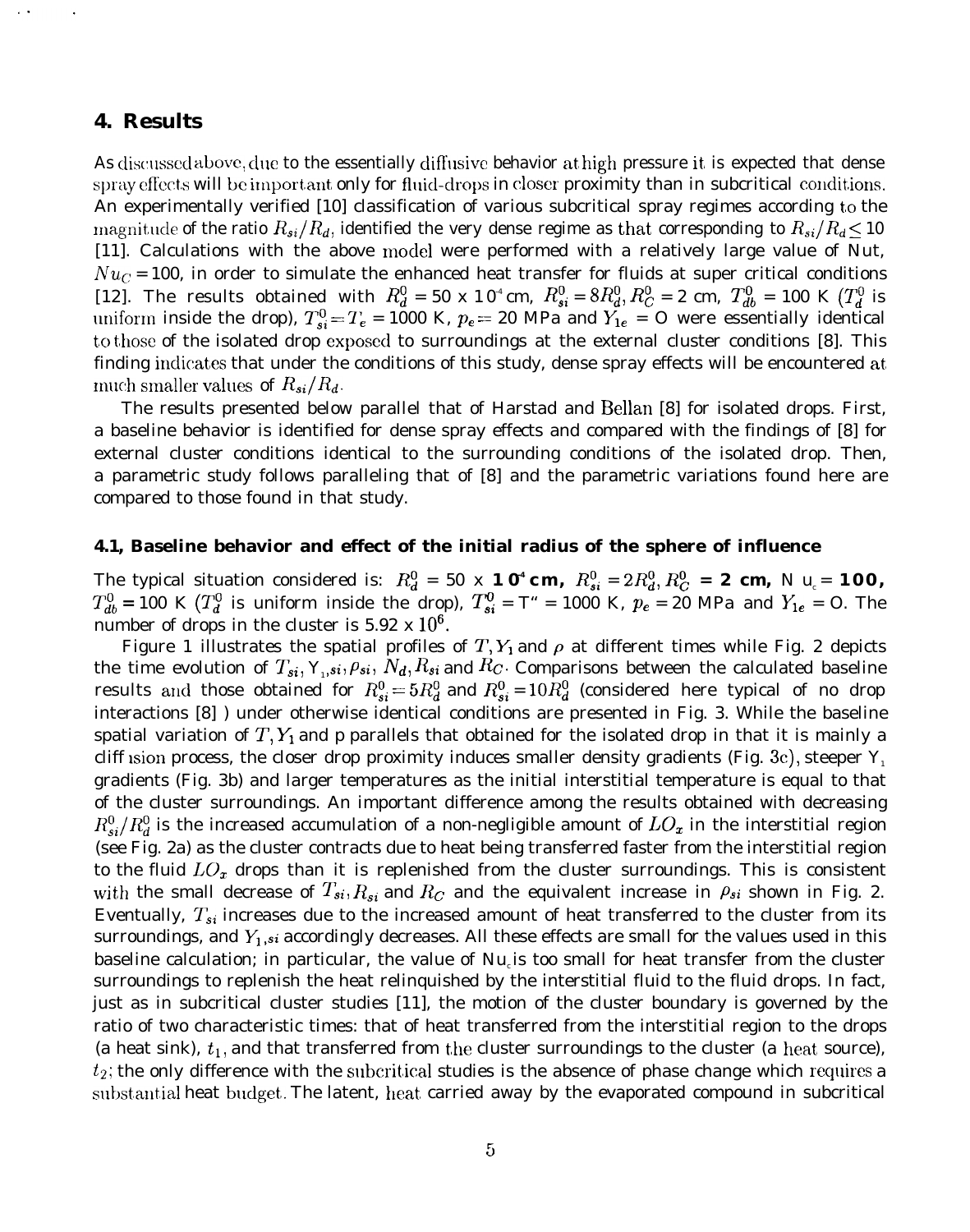situations constitutes a major percentage of the heat input to the gas phase. This explains the present, relatively undramatic cluster contraction and expansion.

The effect of drop proximity decreases with increasing pressure (Fig.3 and the more extensive study below), as the behavior becomes increasingly similar to pure diffusion. Additionally, the importance of chop interactions increases with increasing  $t_2$  (decreasing  $Nuc$ ) since the heat transferred to the drops is replenished more slowly, and decreasing  $t_1$  [(obtained by varying  $R_d^0$  (see below) or by varying  $R_{si}^0/R_d^0$  (see above)].

Elimination of the spatial variable between T and  $Y_1$ (Fig.4) obtained in the baseline case shows that the solution is self-similar with respect to time away from the initial condition; a result difficult to predict d *priori.*

### **4.2. Effect of the cluster Nusselt number**

As discussed above, the baseline value of  $Nu_C = 102$  corresponds to  $t_2 \gg t_1$ . To study true competition between these two characteristic times,  $t_2$  was decreased by increasing  $Nu_c$  to respectively 10<sup>3</sup>, 10<sup>4</sup> and 10<sup>5</sup>. The results illustrated in Fig. 5 show a surprisingly weak influence of  $Nu<sub>C</sub>$  over a variation spanning three orders of magnitude. In agreement with the physics, with increased  $Nu_{c}$ the heat flux to the cluster increases and results in larger  $T_{si}$ , increased cluster expension and therefore smaller  $Y_{1,si}$  and  $\rho_{si}$ .

The modeling of heat transfer to the cluster through the *Nu*<sub>*i*</sub>s somewhat uncertain under supercritical conditions since the approach assumes the same length scale for  $T$  and  $\mathbf{Y}_{i}$ . This assumption becomes increasingly questionable with increasing pressure and lack of experimental data precludes any definitive model.

### 4.3. **Effect of the initial cluster radius**

Since heat transfer to the cluster increases with the ratio  $S_c/V_c$  and thus with decreasing  $R_c^0$ , calculations were performed with baseline initial conditions except that now  $R_C^0 = 1$  cm. Temporal plots (not presented) of  $T_{si}$ ,  $Y_{1,si}$ ,  $\rho_{si}$ ,  $N_d$ ,  $R_{si}$  and  $R_c$ *show* that the results are virtually identical to those obtained with the larger cluster. Consistent with the weak *Nu*<sub>c</sub> effect, the decrease in the number of drops in the cluster by a factor of 8 is inconsequential since the drop behavior is not governed by heat transfer to the cluster.

#### **4.4. Effect of the initial fluid drop radius**

The previous changes in the values of  $Nu_{c}$  and  $R_C^0$  resulted in the variation of  $t_2$ ; however, the ratio  $t_1$  /t <sub>2</sub> can also be changed by manipulating  $t_1$ . This is accomplished here by increasing  $R_d^0$  to 100 x 10<sup>-4</sup> cm. Since  $R_{si}^0 = 2R_d^0$  and the cluster surface is the outer envelope of all spheres of influence, the number of drops decreases to 7.4  $\times$  10<sup>5</sup>.

Comparisons between the results obtained with larger drops and the baseline results appear in Fig. 6 for three different pressures. The larger drops heat up more slowly, maintain steeper density gradients for extended times and exhibit a larger variation in  $Y_1$  with increasing pressure. In fact, plots of the interstitial values of  $T_{si}$ ,  $Y_{1,si}$  and  $\rho_{si}$  show that the same values are reached, but at larger times; thus, the effect of larger drops is that of a change in the characteristic time of the diffusion process that dominates at supercritical conditions.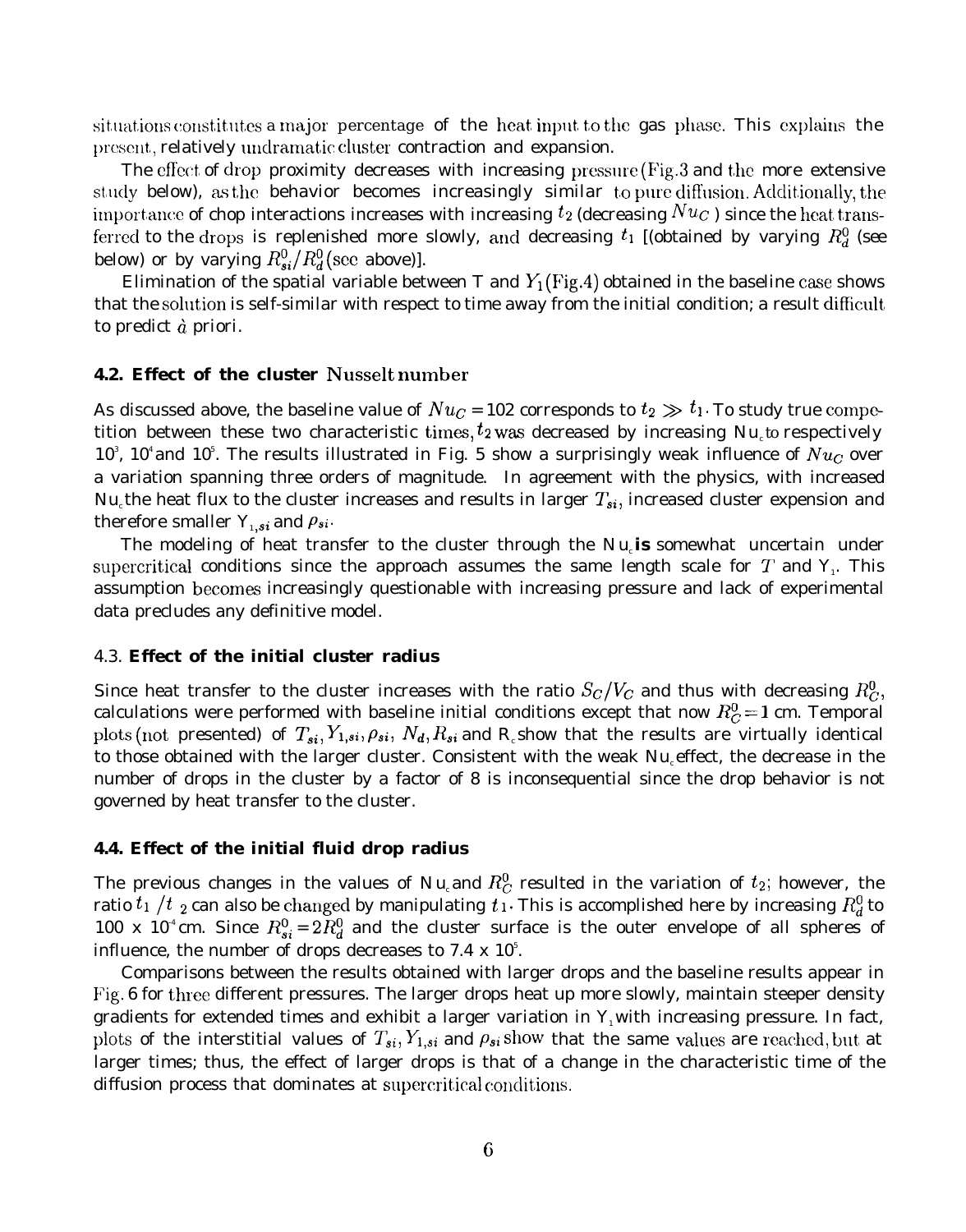#### **4.5. Effect of the surrounding pressure**

1'0 investigate the impact of chop interactions with surrounding pressure, extensive calculations were performed by changing  $p_e$  by almost an order of magnitude from 10 MPa to 80 MPa. The results are depicted in Fig. 7.

Unlike in the isolated drop situation [8] where gradients were greater with increasing pressure, here it is exactly the opposite. The effect of the drop interaction is to smear the gradients by increasing the cluster volume with increasing pressure. Although near the cluster boundary *Le* stays approximately constant with increasing pressure,  $Le_{eff}$  increases with pressure [13] indicating that heat diffusion increases with respect to mass diffusion. It is this relative increase in heat diffusion that promotes heat transfer to the cluster which results in increasing cluster expansion. In turn, this expansion causes an increase in the length scales and thus a smearing of the gradients. Thus, the presence of clusters of drops in burning sprays tends to render the dependent variables more uniform with increasing pressure whereas the opposite is true for isolated drops. In this respect, clusters of drops are a desirable aspect because they aid the mixing of the reactive components.

## **5. Summary and conclusions**

A moclel of fluid drop behavior in clusters has been developed based upon a previous formulation for an isolated fluid drop. Transfer of heat and mass to the cluster from its surroundings has been modeled using a Nusselt number approach. Results obtained by varying the Nusselt number over 3 orders of magnitude show that the cluster behavior is not sensitive to the value of the Nusselt number. Consistent with this finding, the size of the cluster is also found to be a very weak parameter.

Since atomization of  $LO<sub>x</sub>$  sprays into small fluid drops is considered desirable to design engineers, we have also studied the impact of the fluid drop size on the mass fraction distribution within the cluster. Larger fluid drops have a larger characteristic time and evolve similarly to the smaller drops except that the evolution time is proportionally stretched. Our results, therefore, agree with the well-known design practice of trying to atomize the  $LO<sub>x</sub>$  jet into the smallest possible size fluid drops.

Parametric studies performed for the  $LO<sub>x</sub> - H<sub>2</sub>$  system for various drop proximities show that the most important cluster effect is the accumulation of a non-negligible amount of  $LO<sub>x</sub>$  with decreasing drop interdistance. The effect of drop proximity decreases with increasing pressure in that the behavior of the fluid drops in a very dense gas becomes increasingly similar to a pure diffusion process. For given initial drop proximity, an increase in pressure results in increased smearing of the gradients, a desirable aspect because it promotes mixing. This result, is exactly the opposite of what is obtained for isolated fluid drops [8].

#### ACKNOWLEDGMENT

This research was conducted at the Jet Propulsion Laboratory under sponsorship from the National Aeronautics and Space Administration, the George C. Marshall Space Flight, Center with Mr. Klaus W. Gross as technical contract monitor. His continuing interest and support, are greatly appreciated.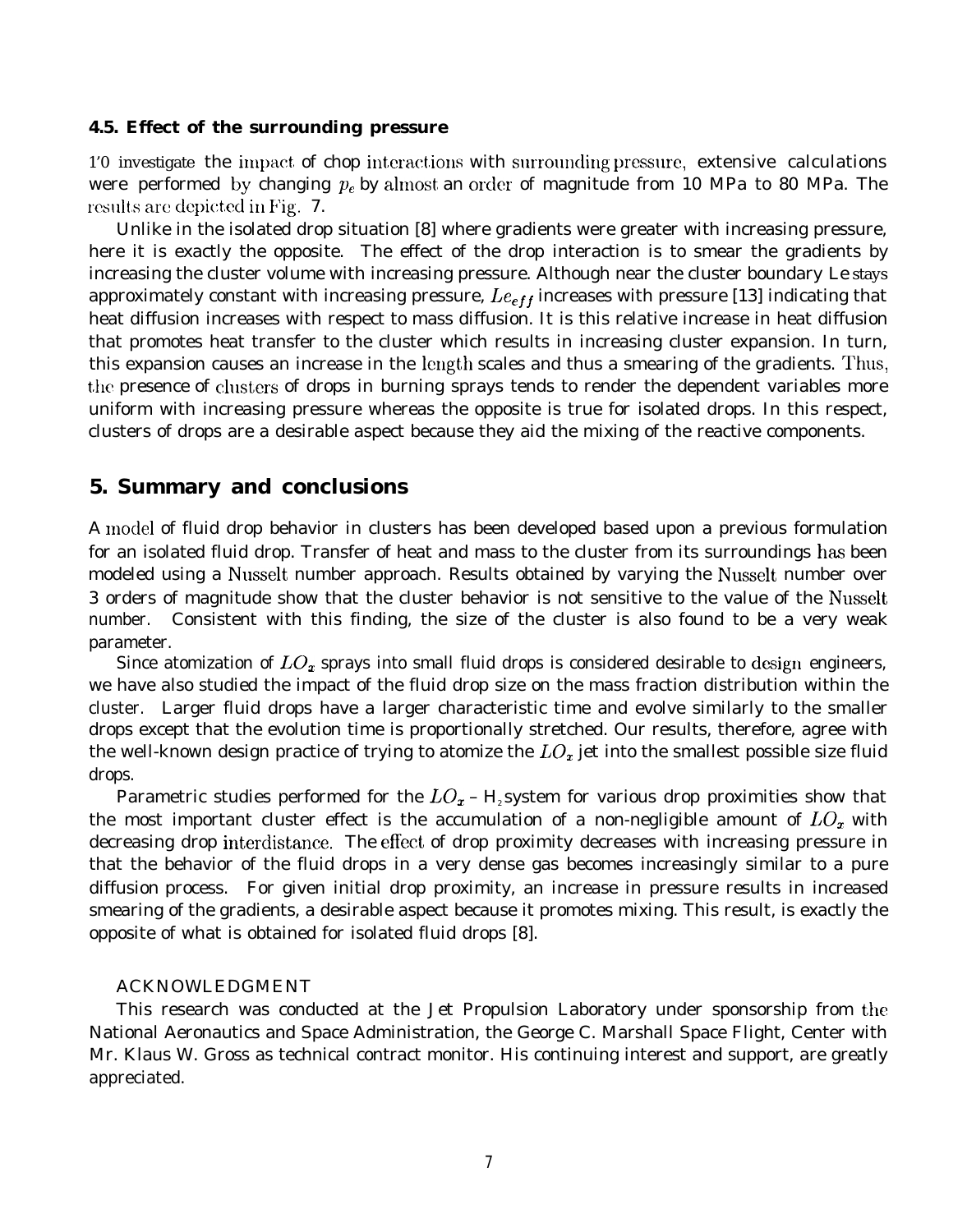## **References**

 $\lambda$ .

- [1] Hardalupas, Y. Liu, C-H., Tsai, R-F. and White law, J. H., Coaxial atomization and combustion, *Proc. I UTA M Symp. on Mechanics and Combustion of Droplets and Sprays,* Tainan, Taiwan, R. O. C., 41-73 (1994)
- [2] Engelbert, C. Hardalupas, Y. and Whitelaw, J. H., Breakup phenomena in coaxial airblast atomizers, *Proc. R. Sot. Lend., 451, 189-229 (1995)*
- [3] Harrje, D. T. and Reardon, F. H., *Liquid Propellant Rocket Combustion Instability,* NASA SP-194 (1972)
- [4] Ryan, H. M., Anderson, W. E., Pal, S. and Santoro, R. J., Atomization characteristics of impinging liquid jets, *J. Propulsion and Power,* **11(1), 135-145 (1995)**
- **[5] Poulikakos, D., Determination of structure, temperature and concentration of the near injector region of impinging jets using holographic techniques,** *Proc. of the AFOSR Contractors Meeting, 275-278 (1993)*
- [6] Jiang, T. L. and Chiang, W.-T., Effects of multiple drop interaction on droplet vaporization in subcritical and supercritical pressure environments, *Combust. and Flame, 97, 17-34 (1994)*
- [7] 13ellan, J. and Cuffel, R., A- theory of non-dilute spray evaporation based upon multiple drop interaction, *Combust. and Flame,* 51(1), 55-67 (1983)
- [8] Harstad, K. and Bellan, J., Isolated fluid oxygen drop behavior in fluid hydrogen at rocket chamber pressures, submitted (1997)
- [9] Keizer, J., *Statistical Thermodynamics of Nonequilibrium Processes,* Springler-Verlag, New York, 1987
- **[10]** Mizutani, Y., Nakabe, K., Fuchihata, M., Akamatsu, l?., Zaizen, M. and E1-Emam, S. H., Spark-ignited spherical flames propagating in a suspended droplet cloud, *Atomization and Sprays, 3(2), 125-136 (1993)*
- [11] Harstad, K. and Bellan, J., A model of the evaporation of binary-fuel cluster of drops, *Atomization and Sprays,* **1,** 367-388 (1991)
- **[12] Reid, R. C., Prausnitz,** J. M. ancl Polling, B. E., *The Properties of Gases and Liquids,* 4th Edition, McGraw-Hill Book Company, 1987
- [13] Harstad, K. and Bellan, J., The Lewis number under supercritical conditions, submitted (1997)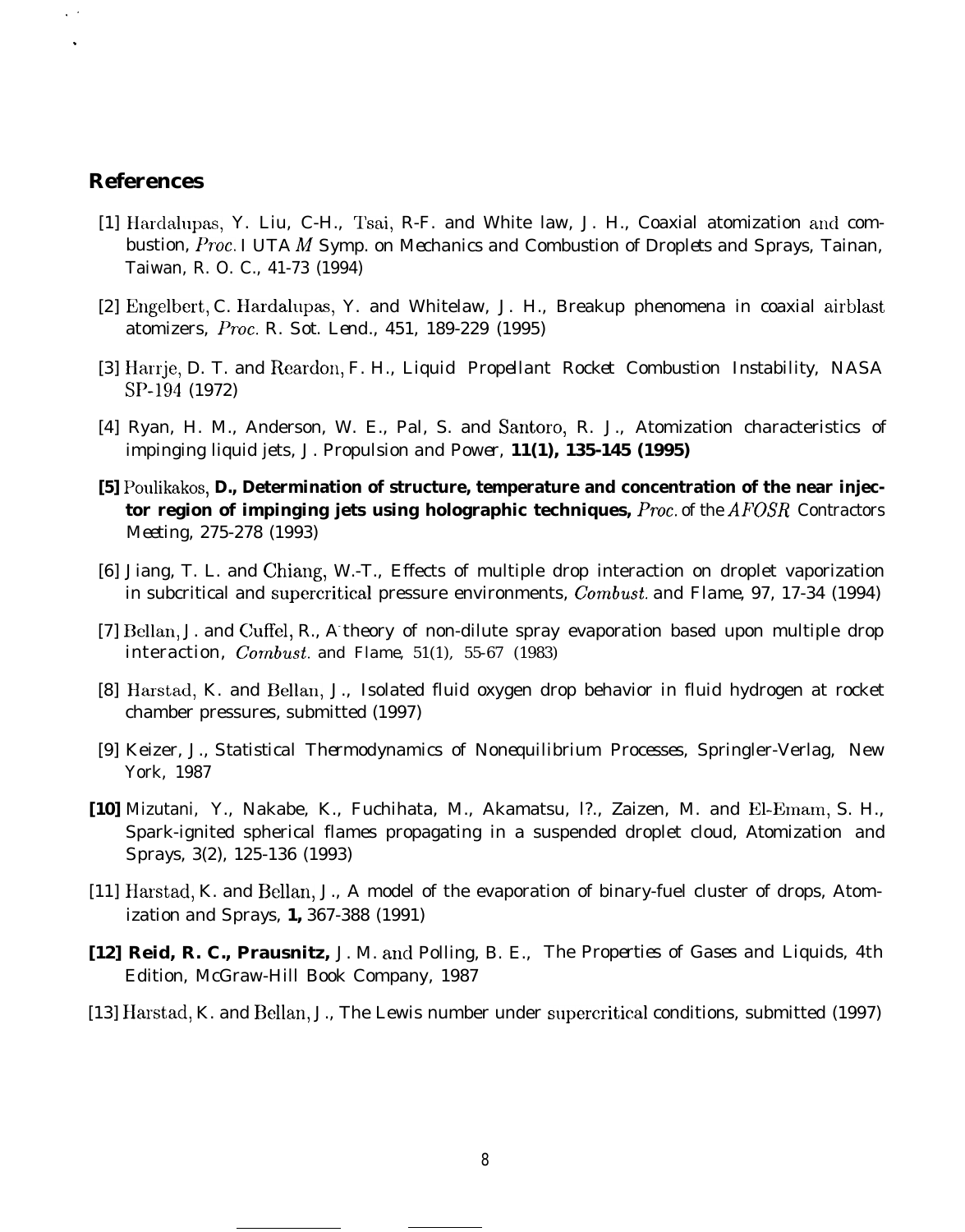## **NOMENCLATURE**

 $\overline{\phantom{0}}$ 

| $\boldsymbol{A}$ | area of a surface                          |
|------------------|--------------------------------------------|
| AJ, $A_q$        | coefficients in the transport, matrix      |
| $B_J$            | coefficient in the transport matrix        |
| $C_p$            | molar heat capacity at constant pressure   |
| $C_q$            | coefficient in the transport matrix        |
| $\overline{D}$   | diffusion coefficients                     |
| h                | molar enthalpy                             |
|                  | molar flux<br>$J$ and $J$                  |
|                  | $Le$ and $I$<br>Lewis number               |
|                  | <i>Le</i> $_{ij}$ effective Lewis number   |
| $m$ –            | molar mass                                 |
| $M_{-}$          | total mass                                 |
| $\mathbf{n}$     | number of moles per unit volume            |
| N                | number of drops                            |
| $N_d$            | drop number density in cluster             |
|                  | $N u_c$ equivalent Nusselt number          |
| $\boldsymbol{p}$ | pressure                                   |
| q                | heat flux                                  |
| r                | radial coordinate                          |
|                  | $R_{si}$ radius of the sphere of influence |
|                  | $R_d$ drop radius                          |
|                  | $R_u$ universal gas constant               |
| $\boldsymbol{S}$ | surface                                    |
| t                | time                                       |
| $T-$             | temperature                                |
|                  | $v$ molar volume                           |
|                  | V volume                                   |
|                  | x generic coordinate                       |
|                  | X mole fraction                            |
|                  | Y mass fraction                            |
| <b>GREEK</b>     |                                            |
| $\alpha_D$       | mass cliff usion factors                   |
| $\alpha_T$       | thermal diffusion factor                   |
| $\alpha$ .       | thermal expansion ratio                    |
| $\kappa_s$       | isentropic compressibility                 |
| $\lambda$        | thermal conductivity                       |
| $\rho$           | densit y                                   |
|                  |                                            |

## **SUBSCRIPTS**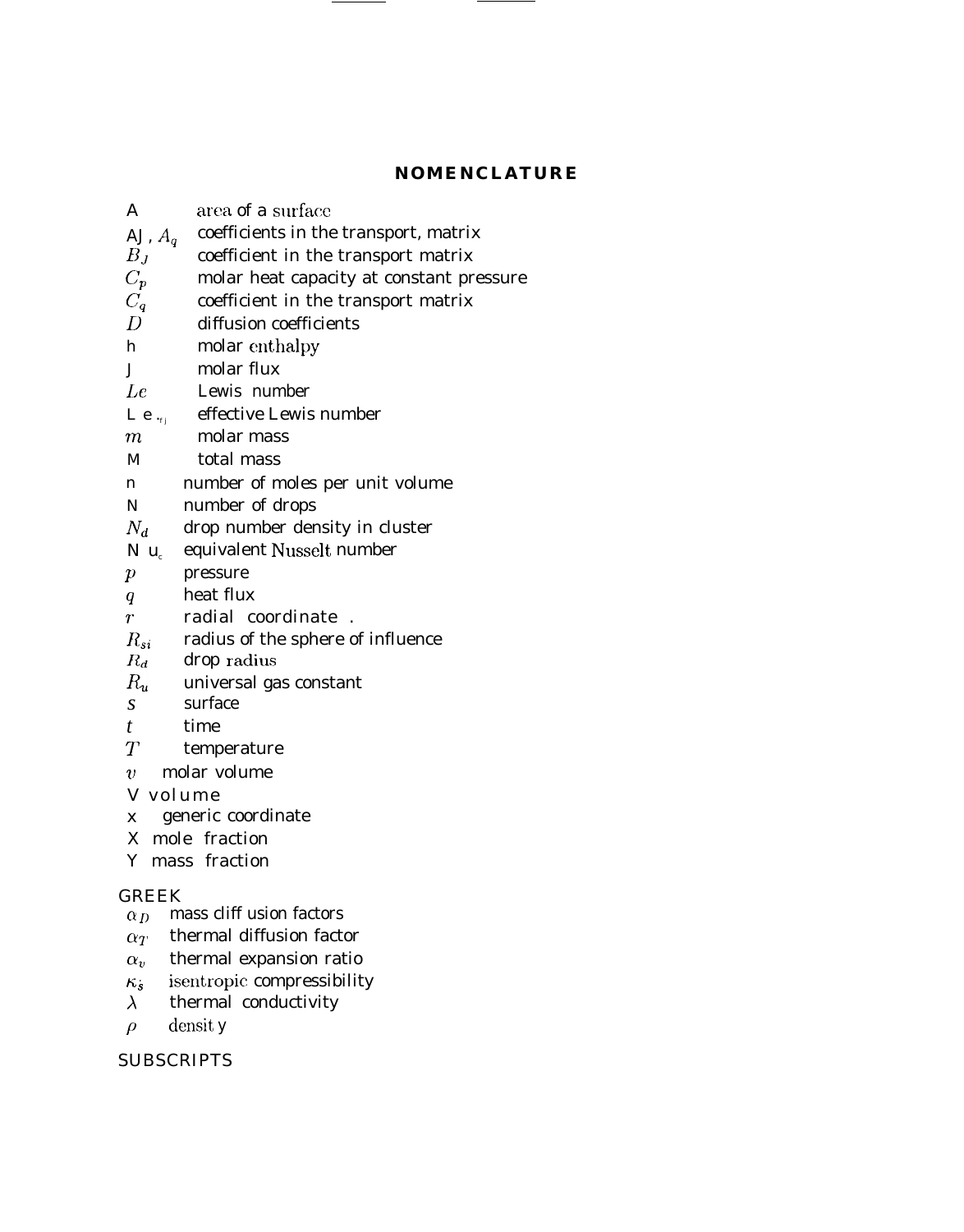#### boundary  $\boldsymbol{b}$

- at the cluster surface  $\mathcal{C}$
- drop  $d_{-}$

 $\hat{\mathbf{v}}$ 

- external to cluster  $\boldsymbol{e}$
- interstitial  $\mathbf{i}$
- $\boldsymbol{j}$ species
- $m$  mass
- $si$  at the edge of the sphere of influence
- $T$  heat

# SUPERSCRIPTS<br>i interstitial

- 
- O initial value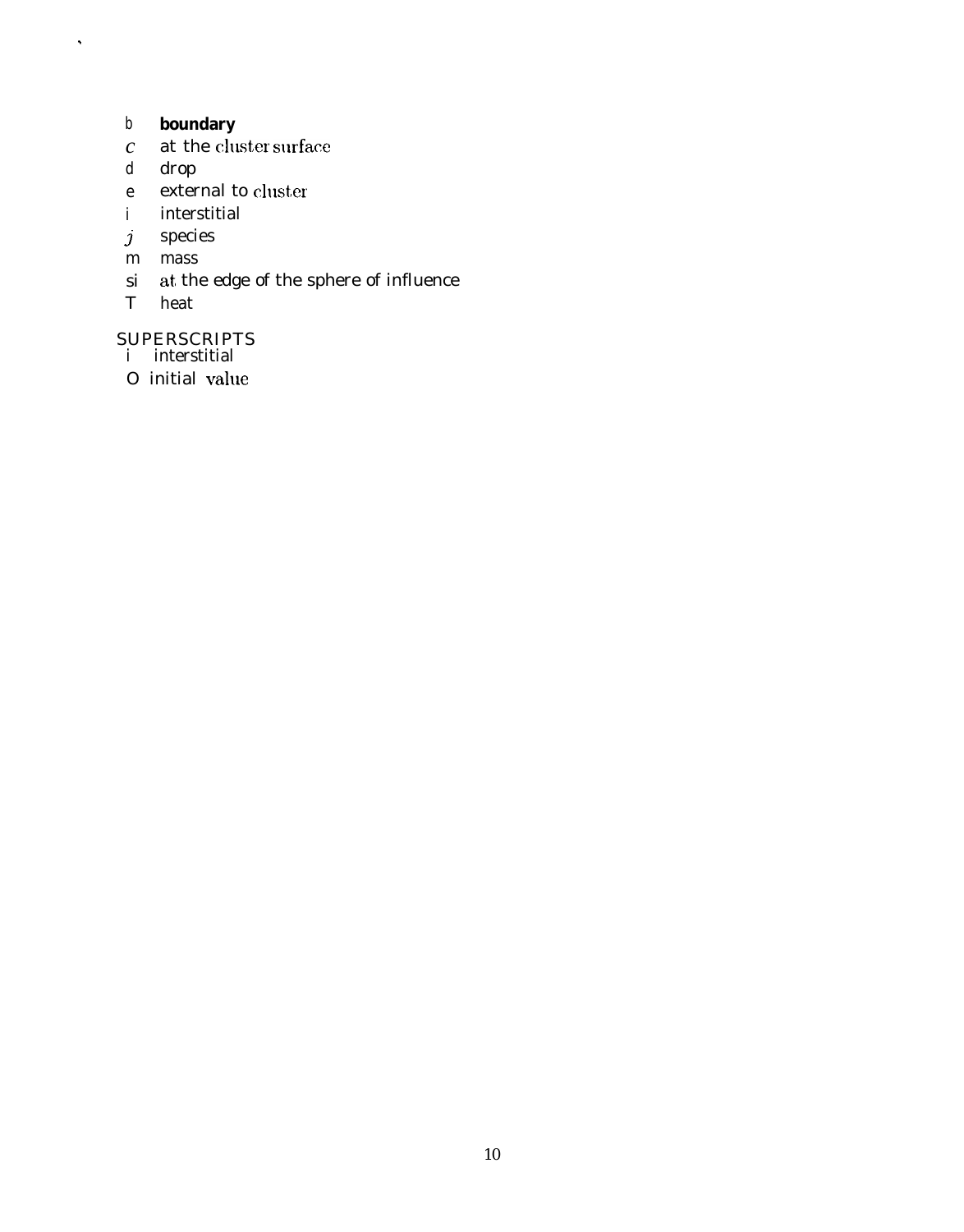#### **FIGURE** CAPTIONS

.

- Fig. 1 Spatial variation of the temperature (a), oxygen mass fraction (b) and density (c) at various times for  $R_d^0 = 50$  x  $10^4$  cm,  $R_{si}^0 = 2R_d^0$ ,  $R_C^0 = 2$  cm,  $T_{db}^0 = 100$  K ,  $N_{U_C} = 10^2$ ,  $T_{si}^0 = T_e = 1000$  K,  $p_e = 20$  MPa and  $Y_{1e} = 0$ . The curves correspond to the following times:  $0.0\,$  s  $(--)$ ,  $2 \mathrm{x} 1\, 0^{\text{3}}$  s  $(-$  -  $-)$ ,  $6 \mathrm{x} 1\, 0^{\text{3}}$  s  $( \cdot$   $\,0-)$ ,  $8 \mathrm{x} 1\, 0^{\text{3}}$  s  $(\cdots),$  $1.x10^2S$  (- -),  $1.08x10^2S$  (-  $\dots$ ).
- Fig. 2 Time evolution of  $T_{si}$  and  $Y_{1,si}$  (a),  $\rho_{si}$  and  $N_d$  (b), and  $R_{si}$  and  $R_c$  (c) for the same initial conditions as those in Fig. 1 caption.
- Fig. 3 Spatial variation of the temperature (a), oxygen mass fraction (b) and density (c) at  $t = 10^2$  s for  $R_{si}^0 = 10R_d^0$   $[pe = 20$  MPa  $(\underline{\hspace{0.2cm}})$ ,  $Pe = 80$  MPa  $(\underline{\hspace{0.2cm}})$ ,  $R_{si}^{0} = 5R_d^0 \left[ p_e = 20 \text{ MPa } (- -), p_e = 80 \text{ MPa } (- -) \right]$  and  $R_{si}^0 = 2R_d^0$  $[p_e = 20 \text{ MPa } (-,-,-), p_e = 80 \text{ MPa } (-, \cdot \cdot)]$ . All other initial conditions are those of Fig. 1 caption.
- Fig. 4 Oxygen mass fraction versus temperature for the initial conditions in the Fig. 1 caption.
- Fig. 5 Time evolution of  $T_{si}$  and  $Y_{1,si}$  (a),  $\rho_{si}$  and  $N_d$  (b), and  $R_{si}$  and  $R_{C}$  (c) for  $Nu_C$ <sup>-102</sup> (—);  $10^{\degree}$  (- - -);  $10^{\degree}$  (- .- .-); and  $10^{\degree}$  ( $\cdot$  .…). The other initial conditions are those of Fig. 1 caption.
- Fig. 6 Spatial variation of the temperature (a), oxygen mass fraction (b) and density (c) at  $t = 10^2$  s for  $R_d^0 = 50 \times 10^4$  cm  $[p_e = 20 \text{ MPa } (- \cdot), p_e = 40 \text{ MPa } (- \cdot),$  $p_e = 80 \text{ MPa } (- \cdot - \cdot - \cdot)$ ] and  $R_d^0 = 100 \text{ x } 10^4 \text{ cm } [p_e = 20 \text{ MPa } (\cdot \cdot \cdot \cdot),]$  $p_e = 40$  MPa (- --),  $p_e = 80$  MPa (-  $\cdots$ ). The other initial conditions are those of Fig. 1 caption.
- Fig. 7 Spatial variation of the temperature (a), oxygen mass fraction (b) and density (c) at 1x  $10^2$ s for several pressures: 10 MPa (-----), 15 MPa (- - -), 20 MPa (- . - .--), 25 MPa  $(\cdot, \cdot)$ , 40 MPa  $(-)$ , 80 MPa  $(- \cdot, -)$ . Other initial conditions are those of Fig. 1 caption.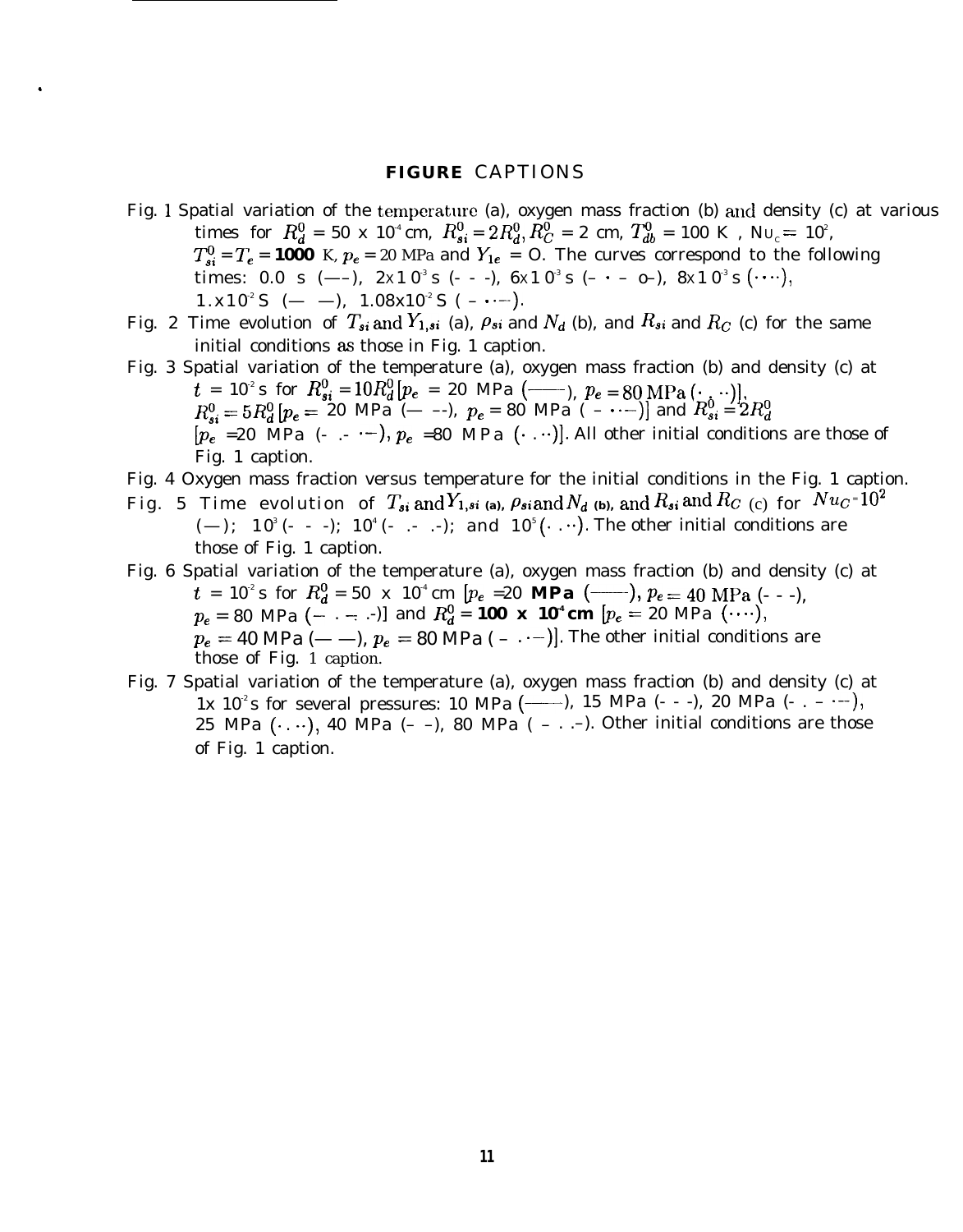

 $f \dot{r}$ s/a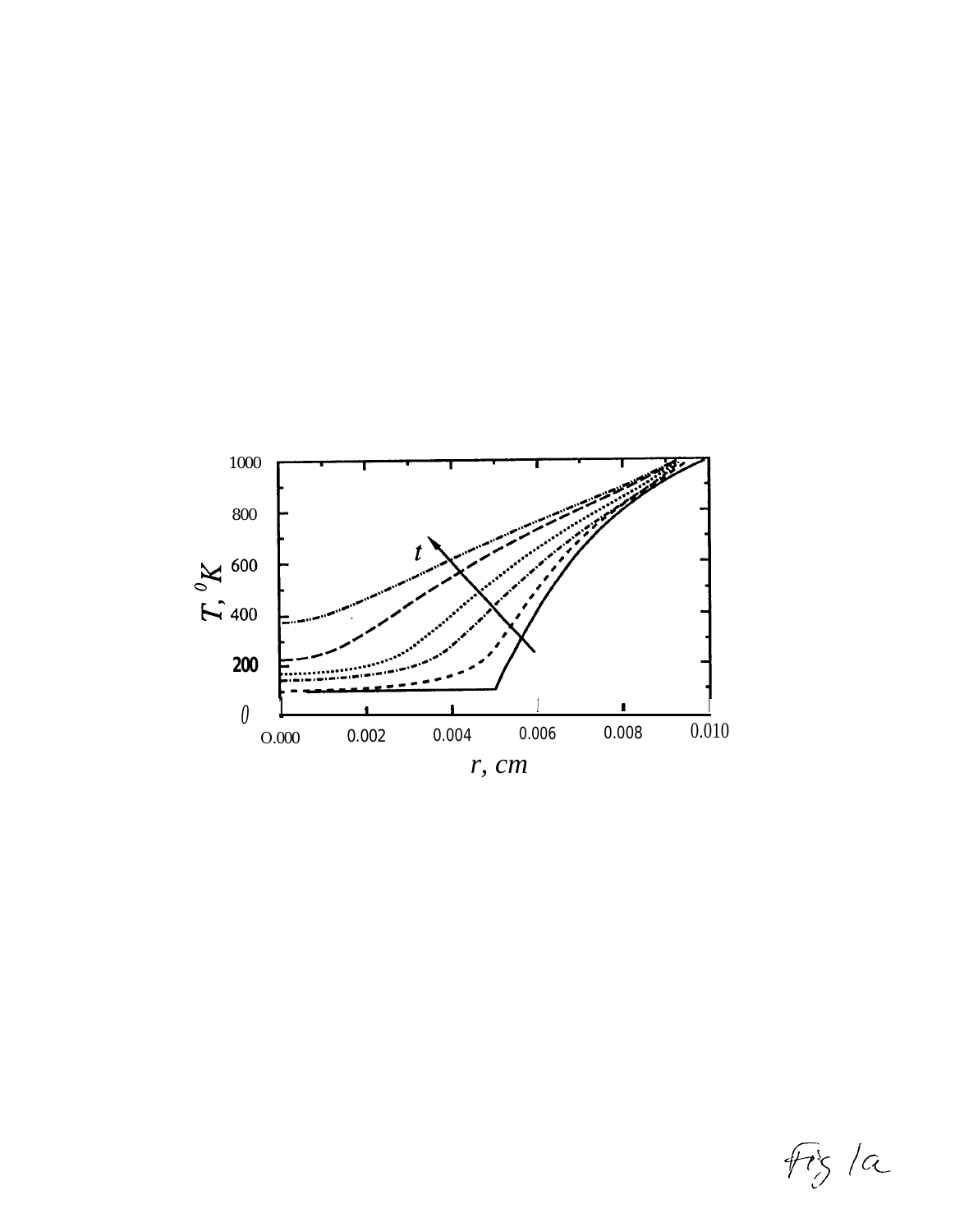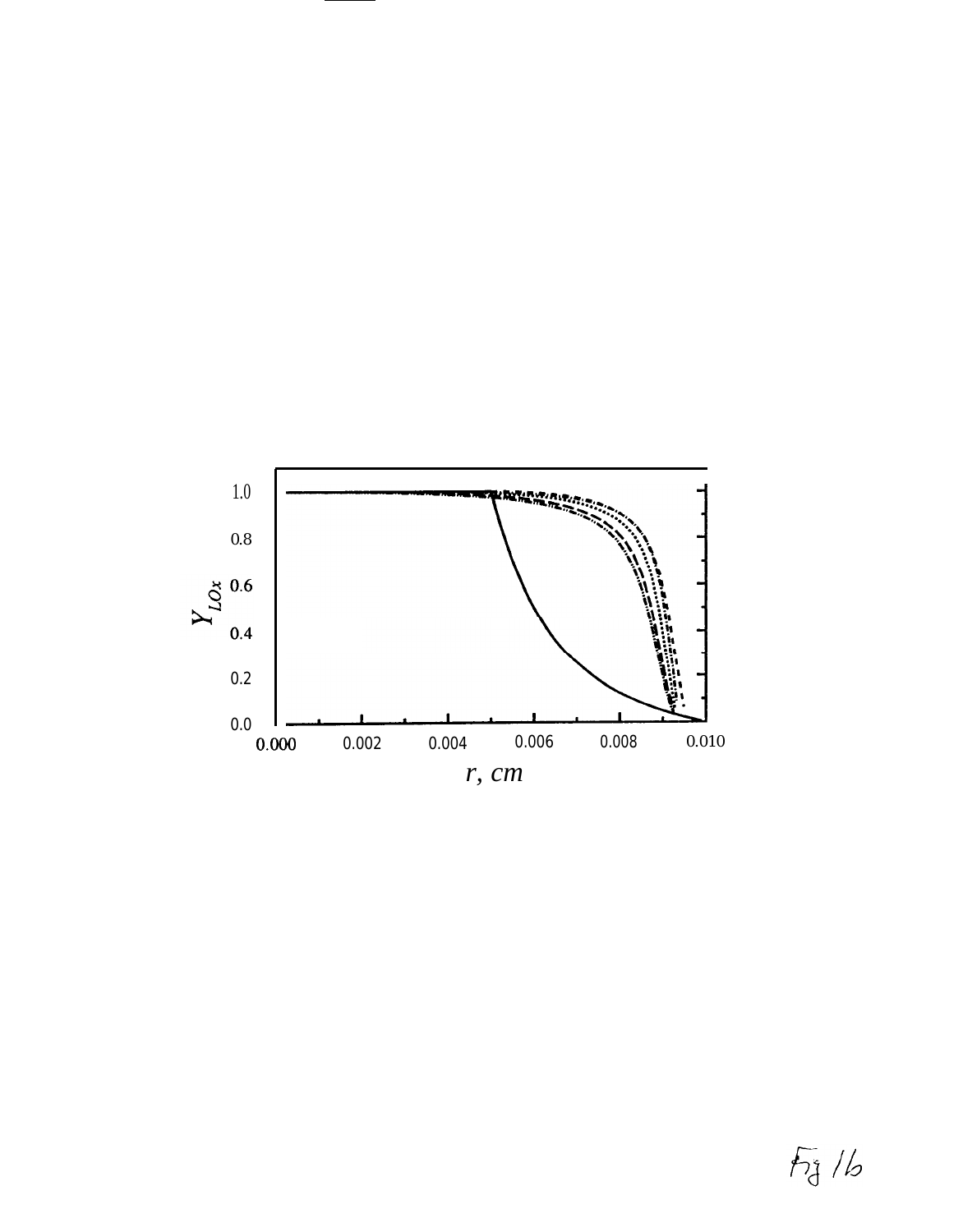

**松**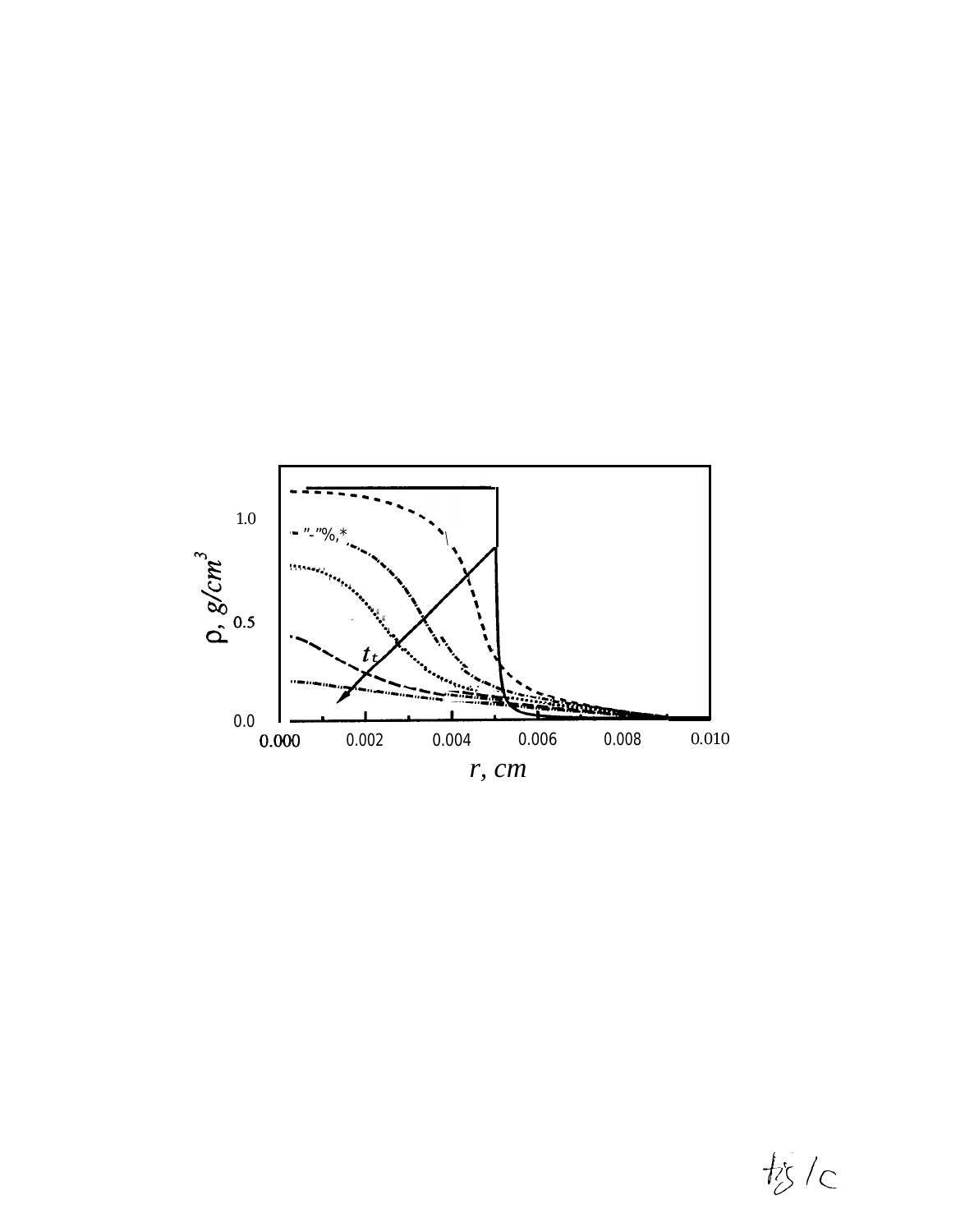

 $f$ ig 2 $\alpha$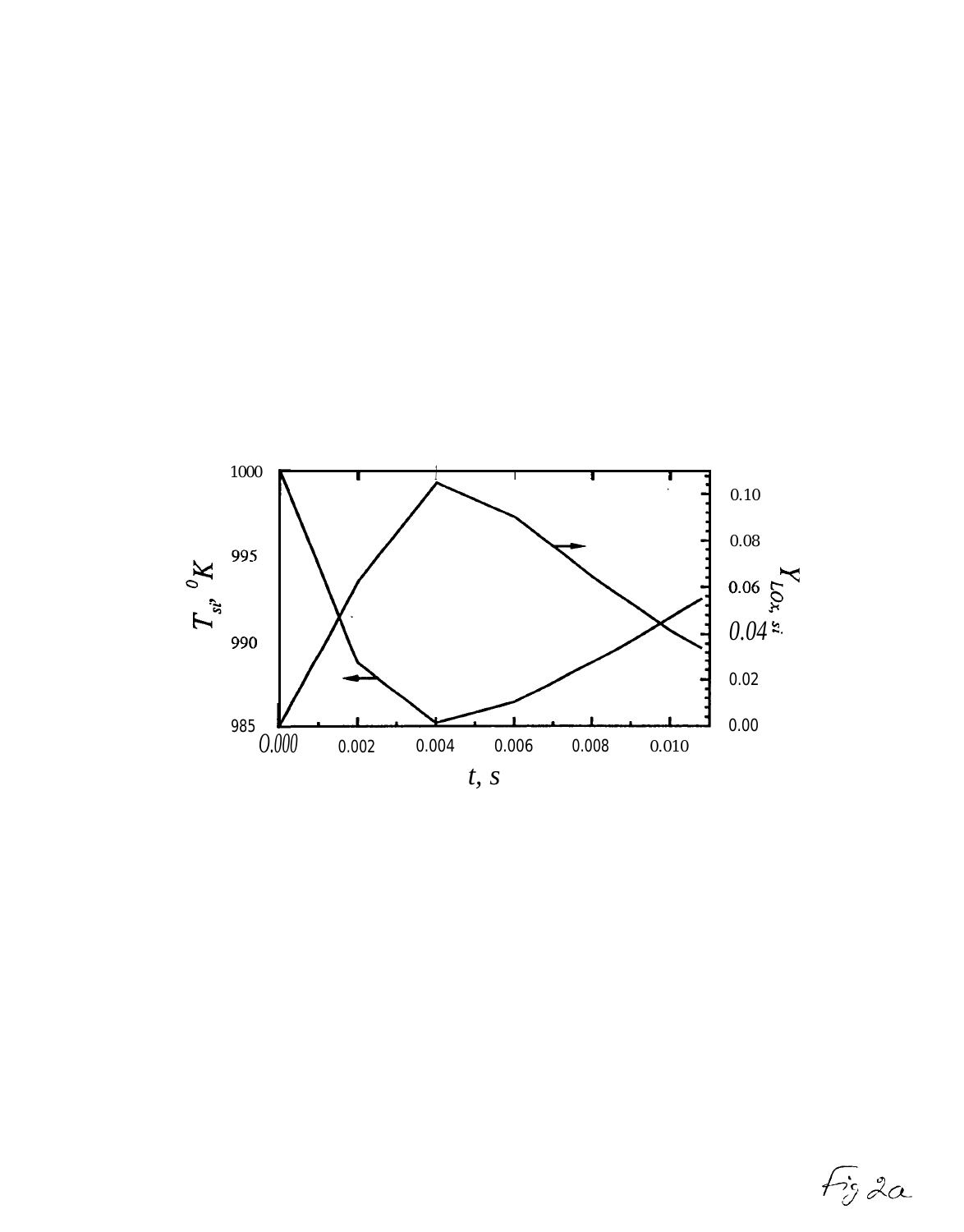

fig2b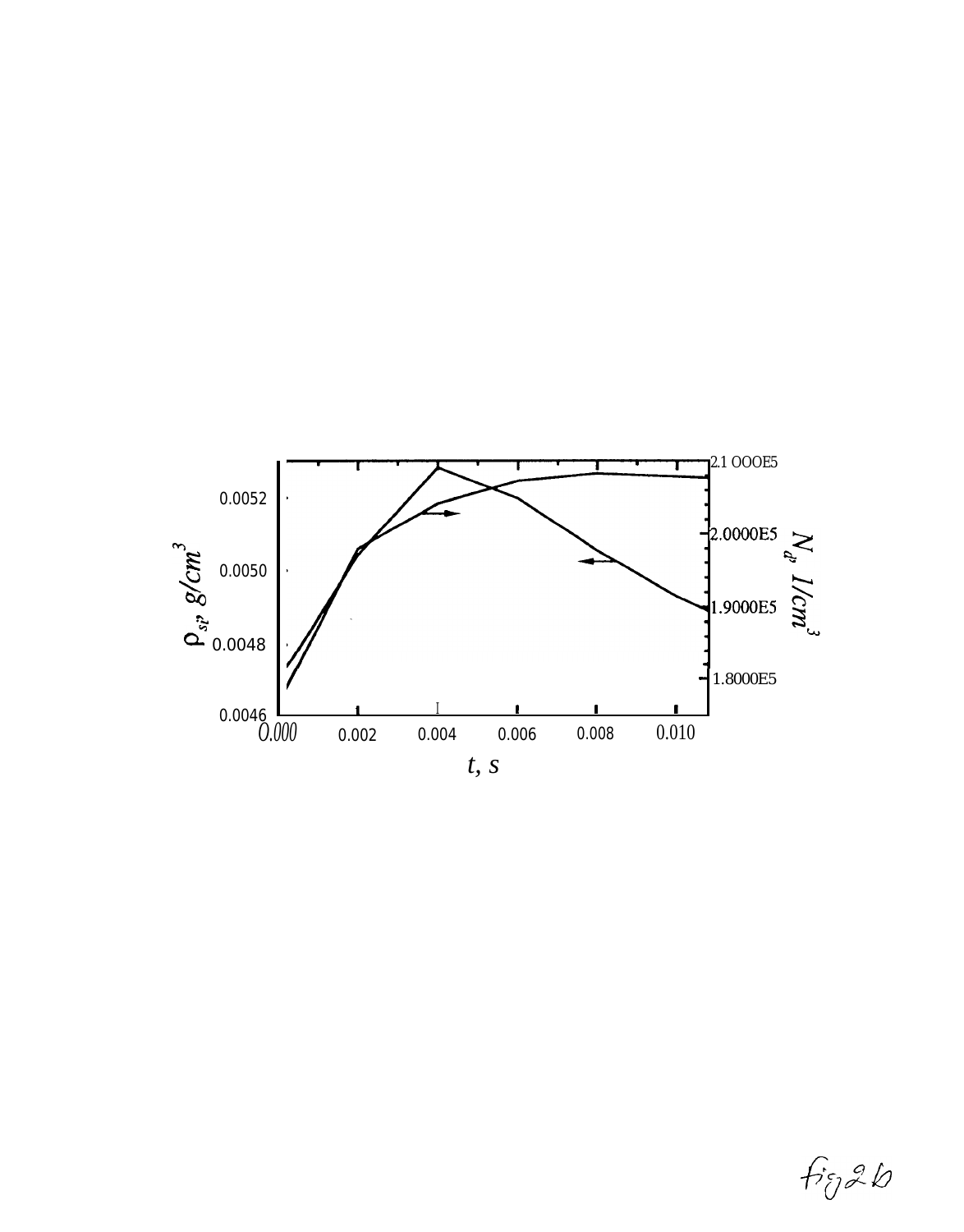

 $f$  $i<sub>j</sub>$  20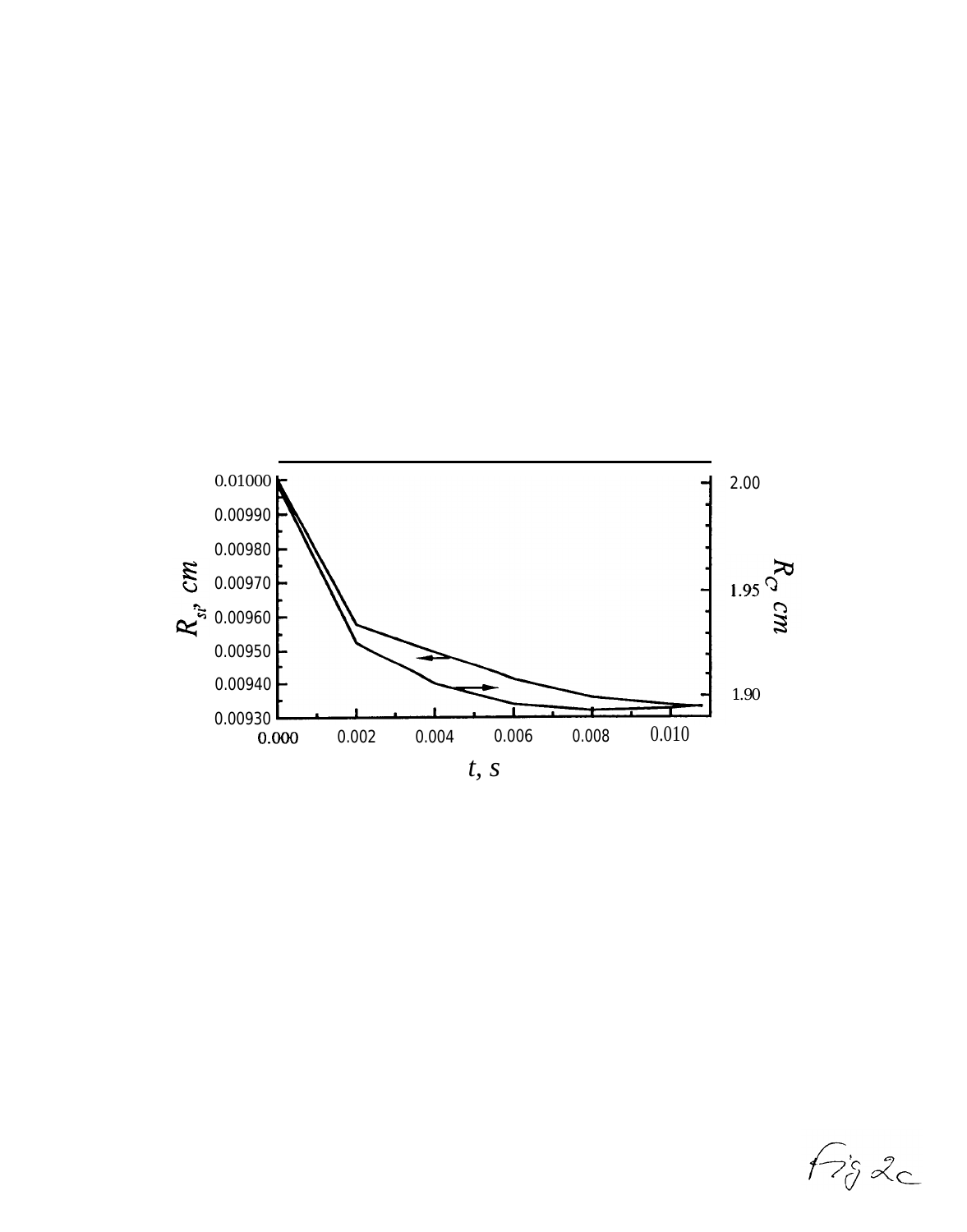

 $f_{J}$  $c$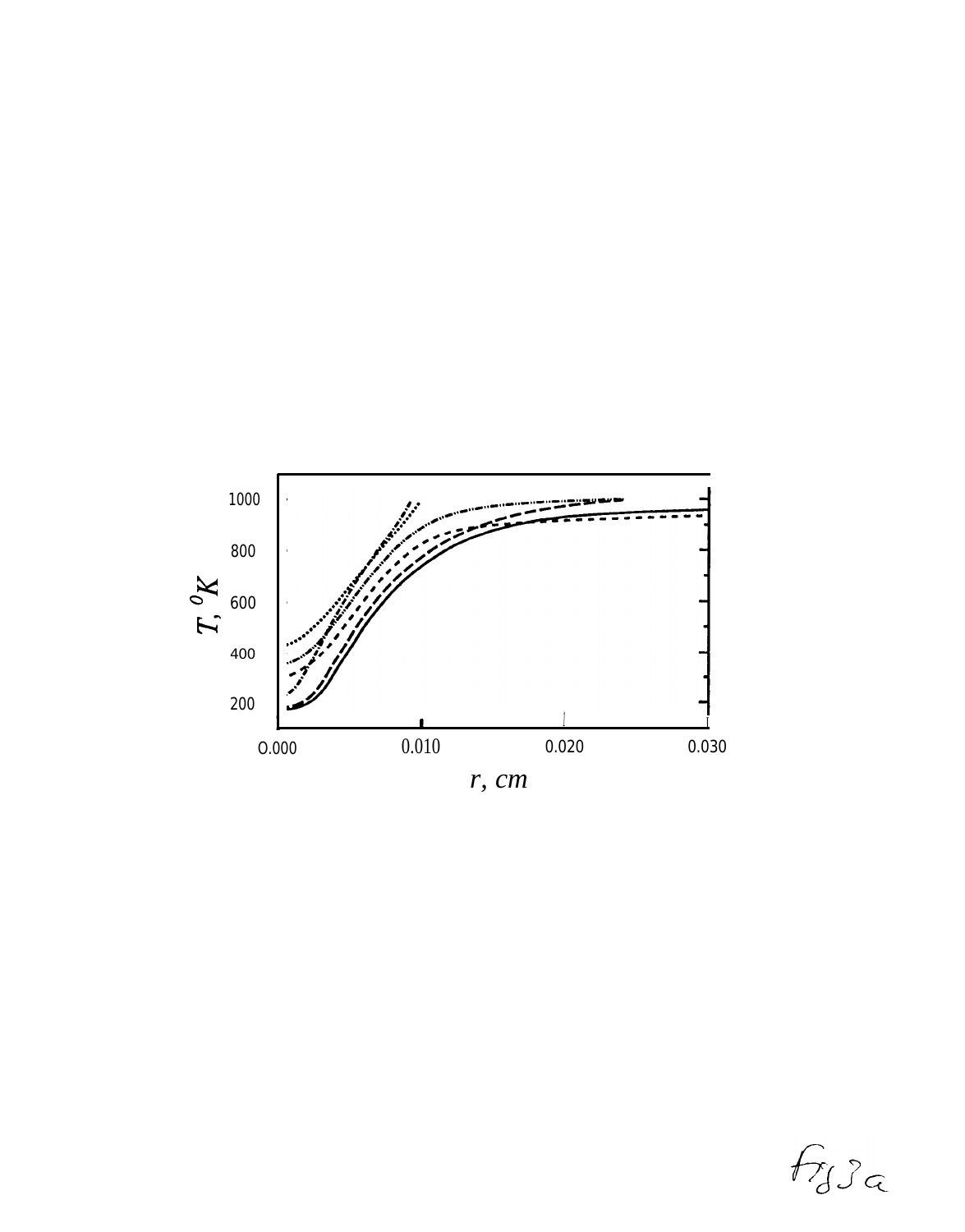

 $\bullet$ 

 $f_{38}$  36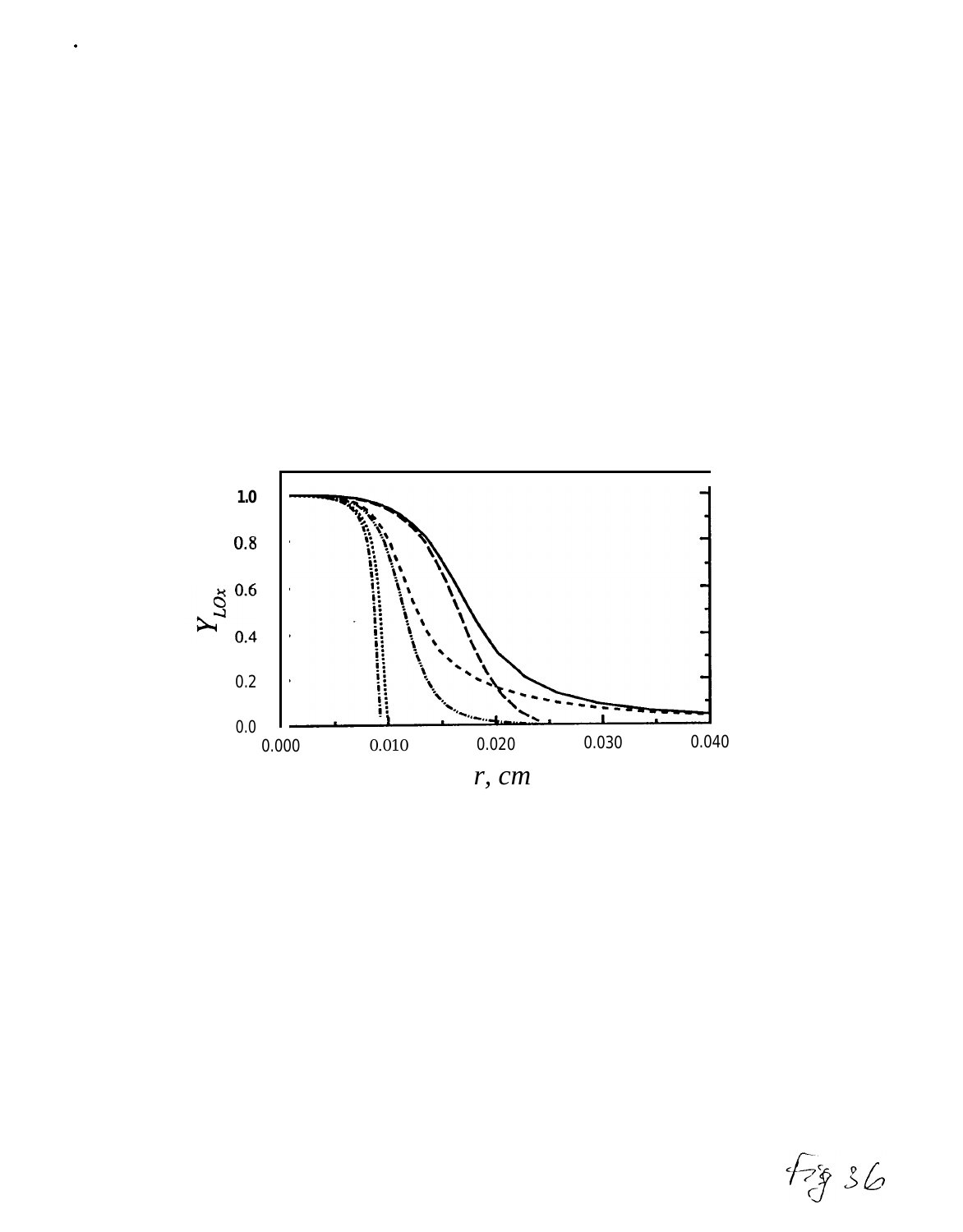

 $F<sub>5</sub>$  3c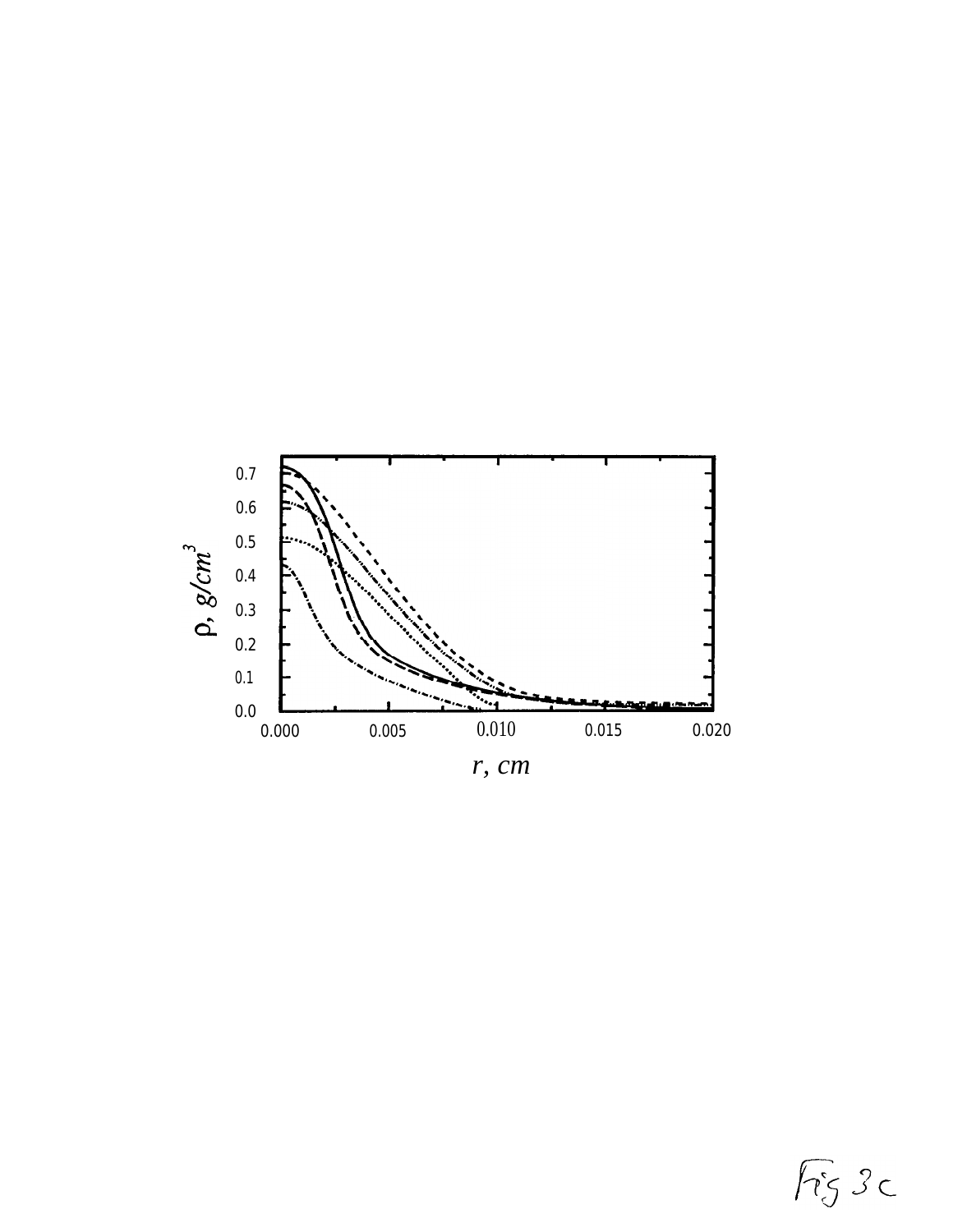

 $\sqrt{\frac{1}{3}}$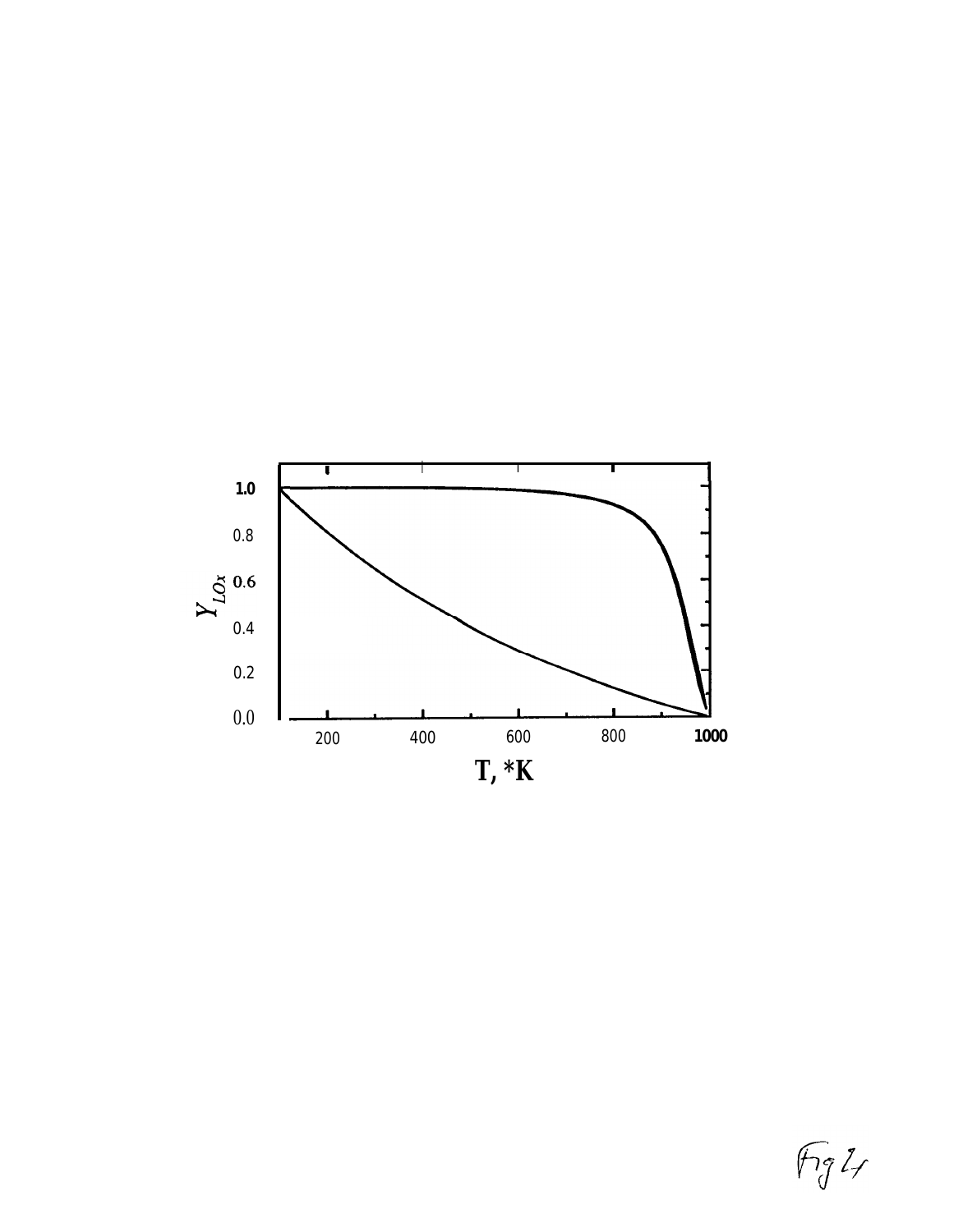

 $F_f \cup \tilde{\alpha}$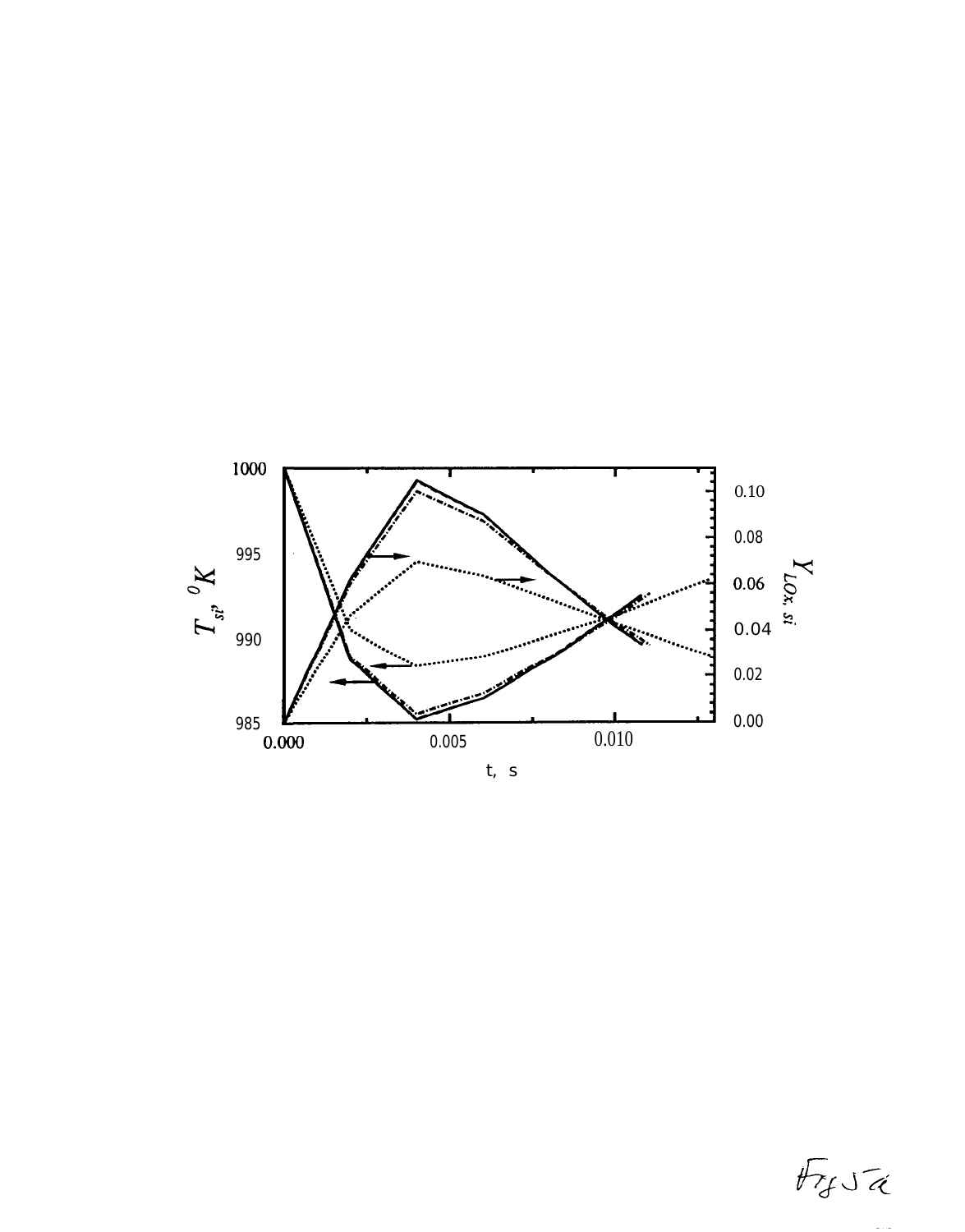

 $\ddot{\phantom{0}}$ 

 $f_{\mathcal{E}_j}$ Sb.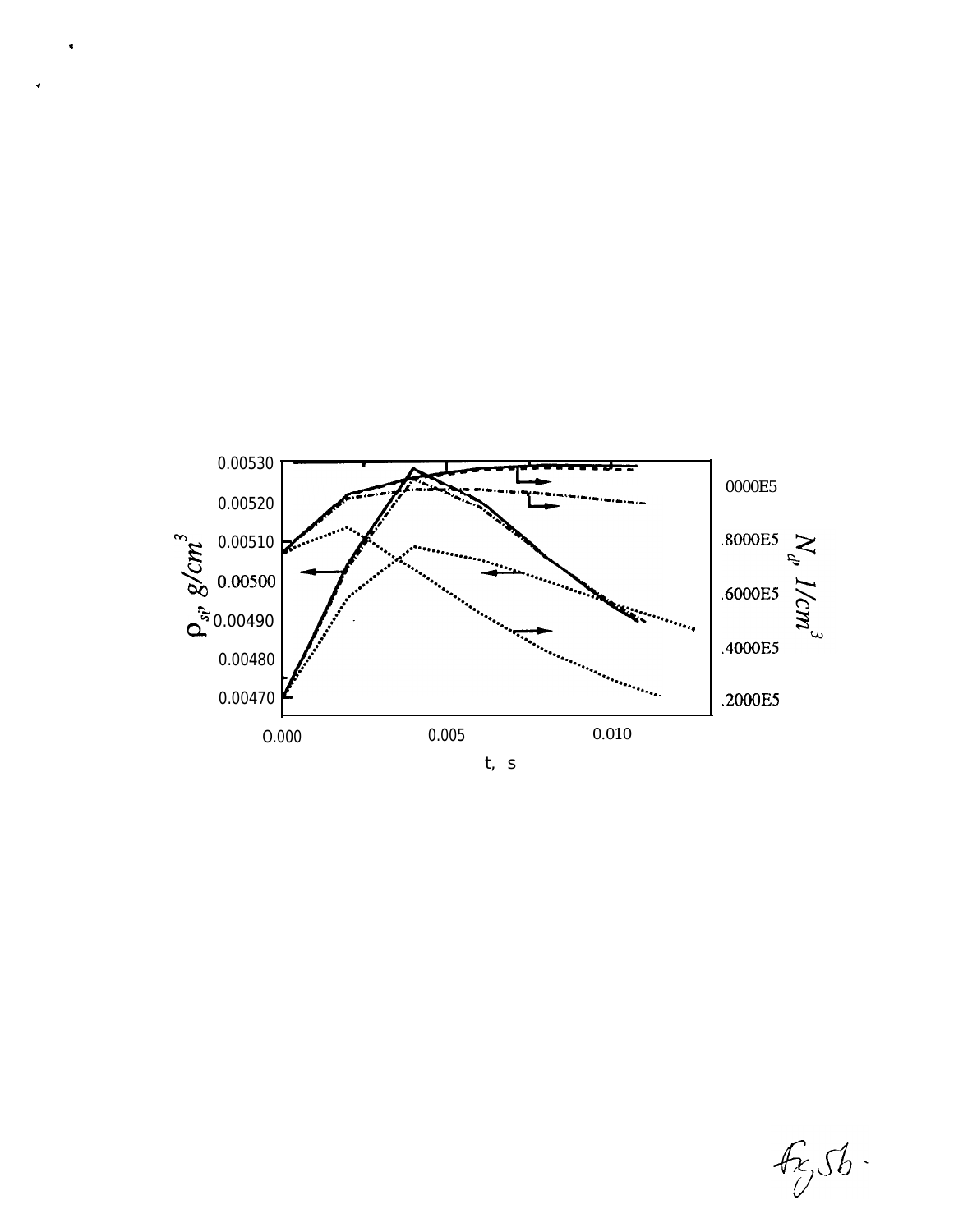

 $\overline{\phantom{a}}$ 

 $f_{\mathcal{J}}$ sc.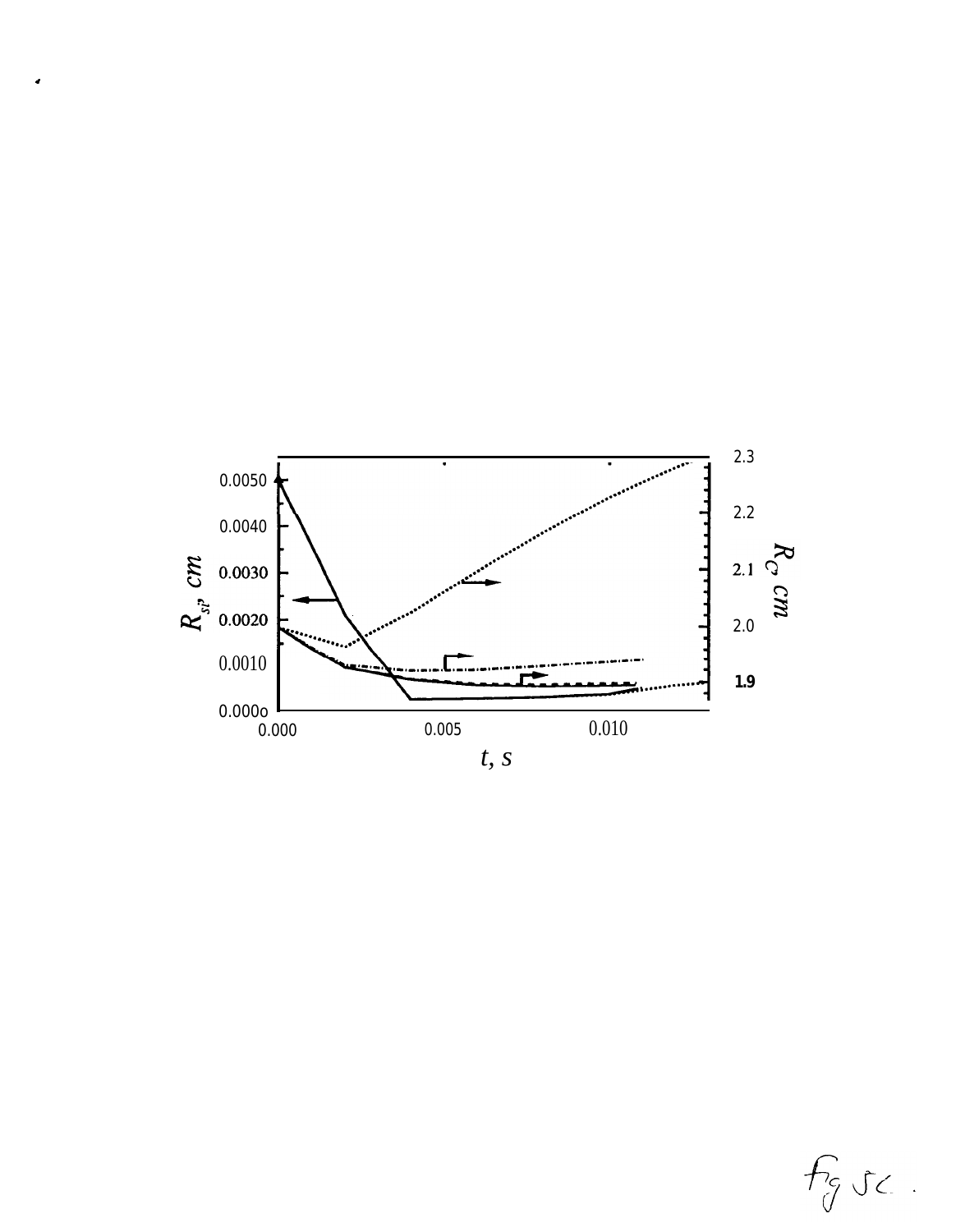

 $\hat{f}(\hat{r})$ 

 $r, cm$ 

 $f\mathfrak{z}_569$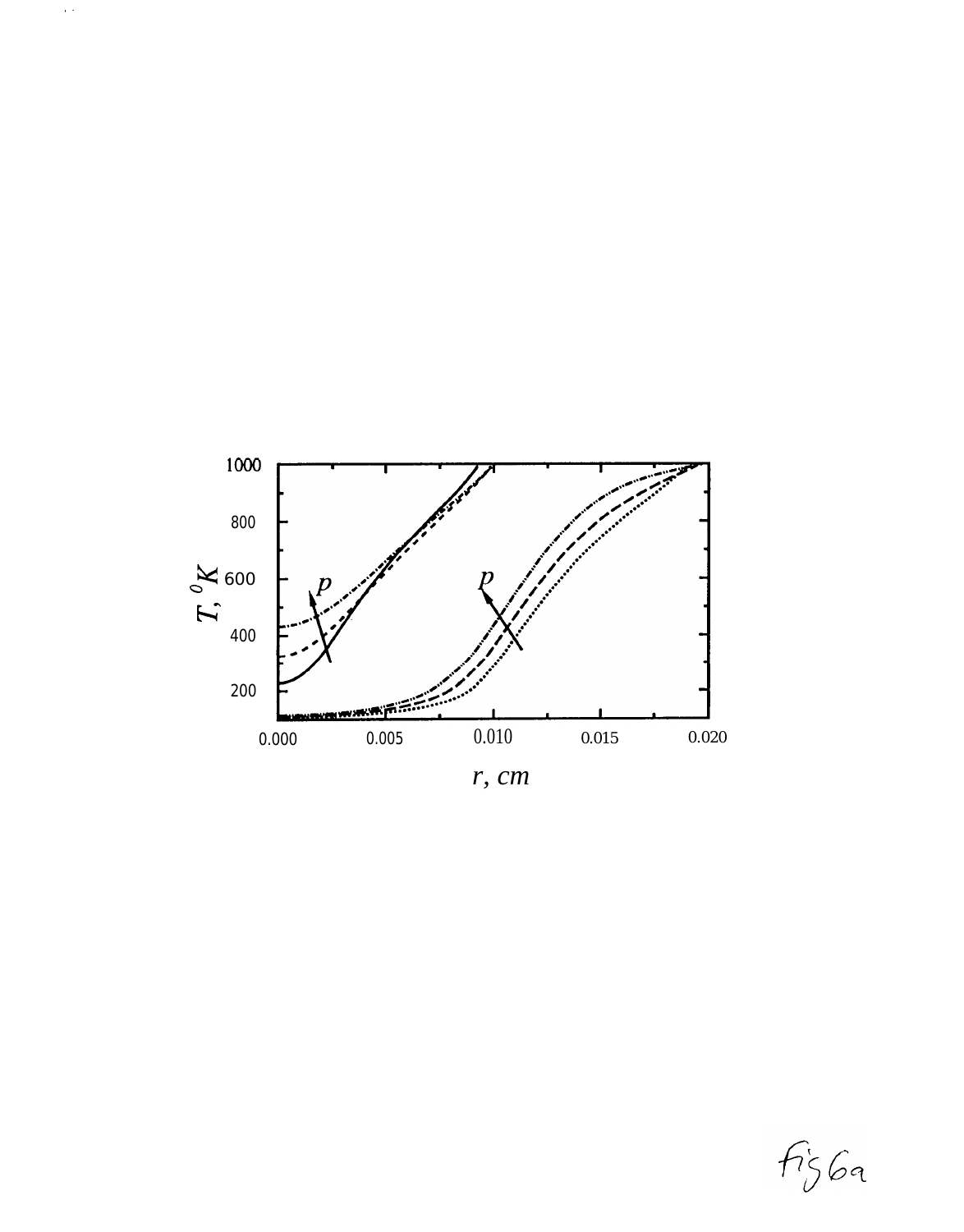

 $\ddot{\phantom{0}}$ 

FJ 66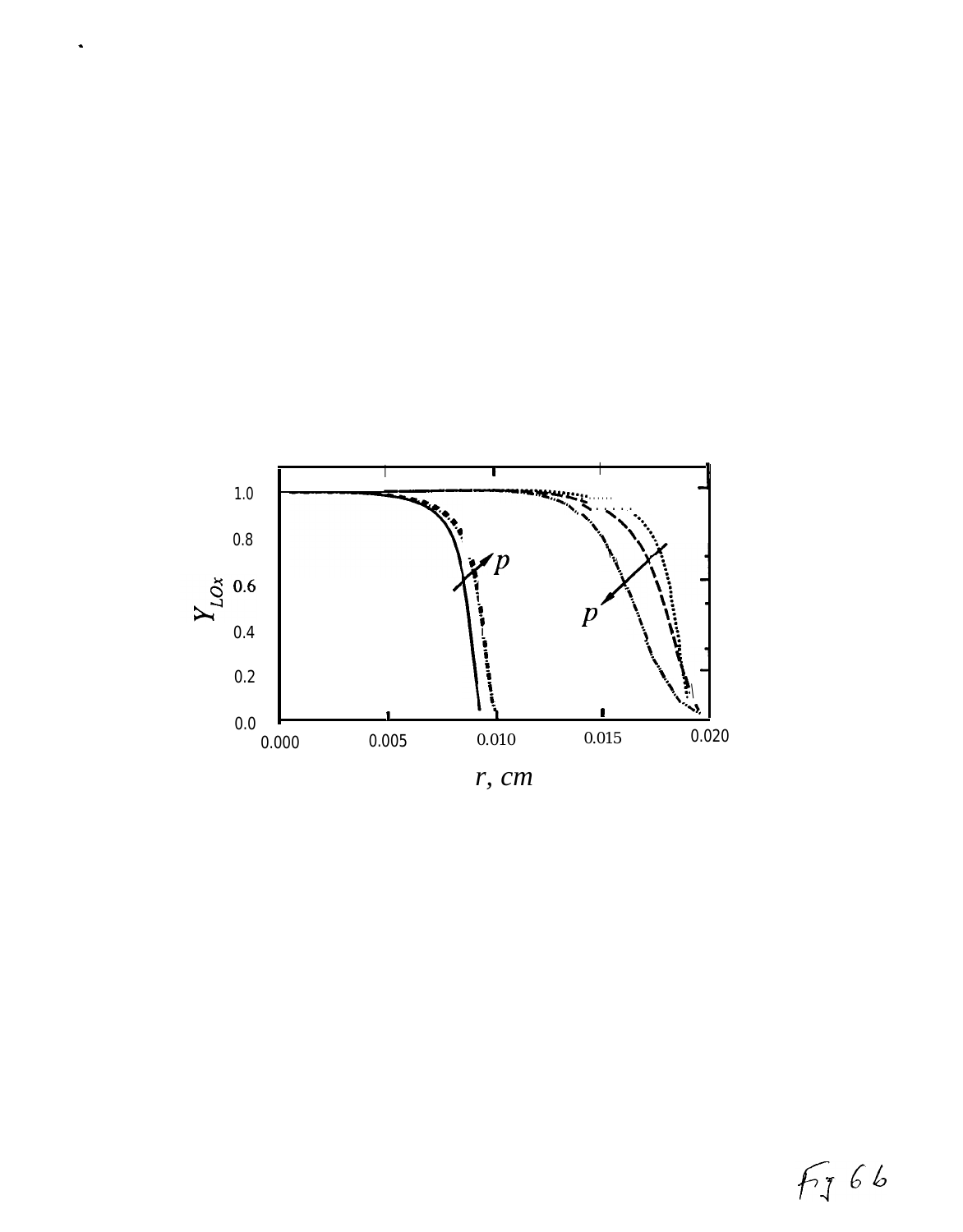

 $r, cm$ 

 $f_{\delta}$  6c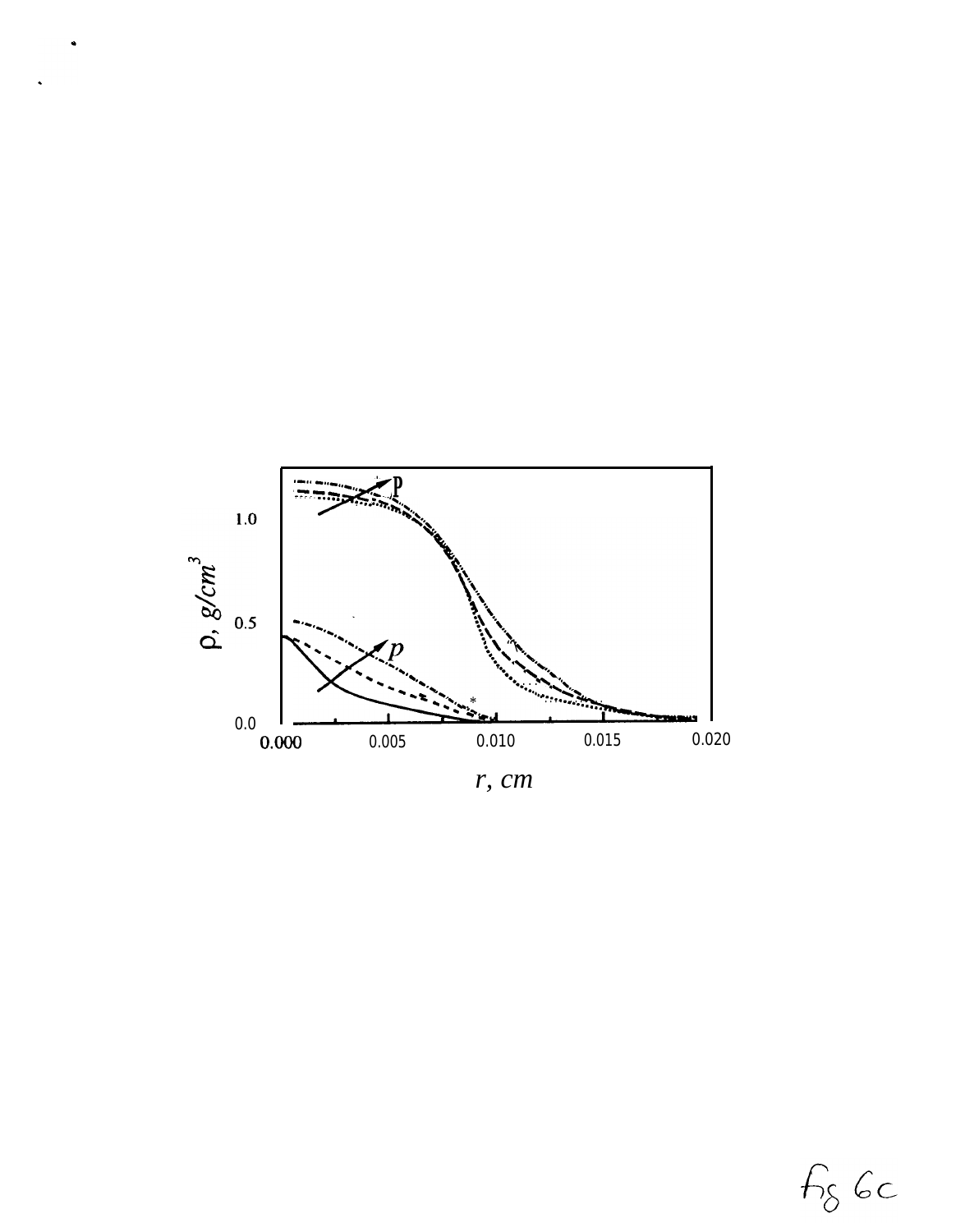

 $\bar{\psi}$  .

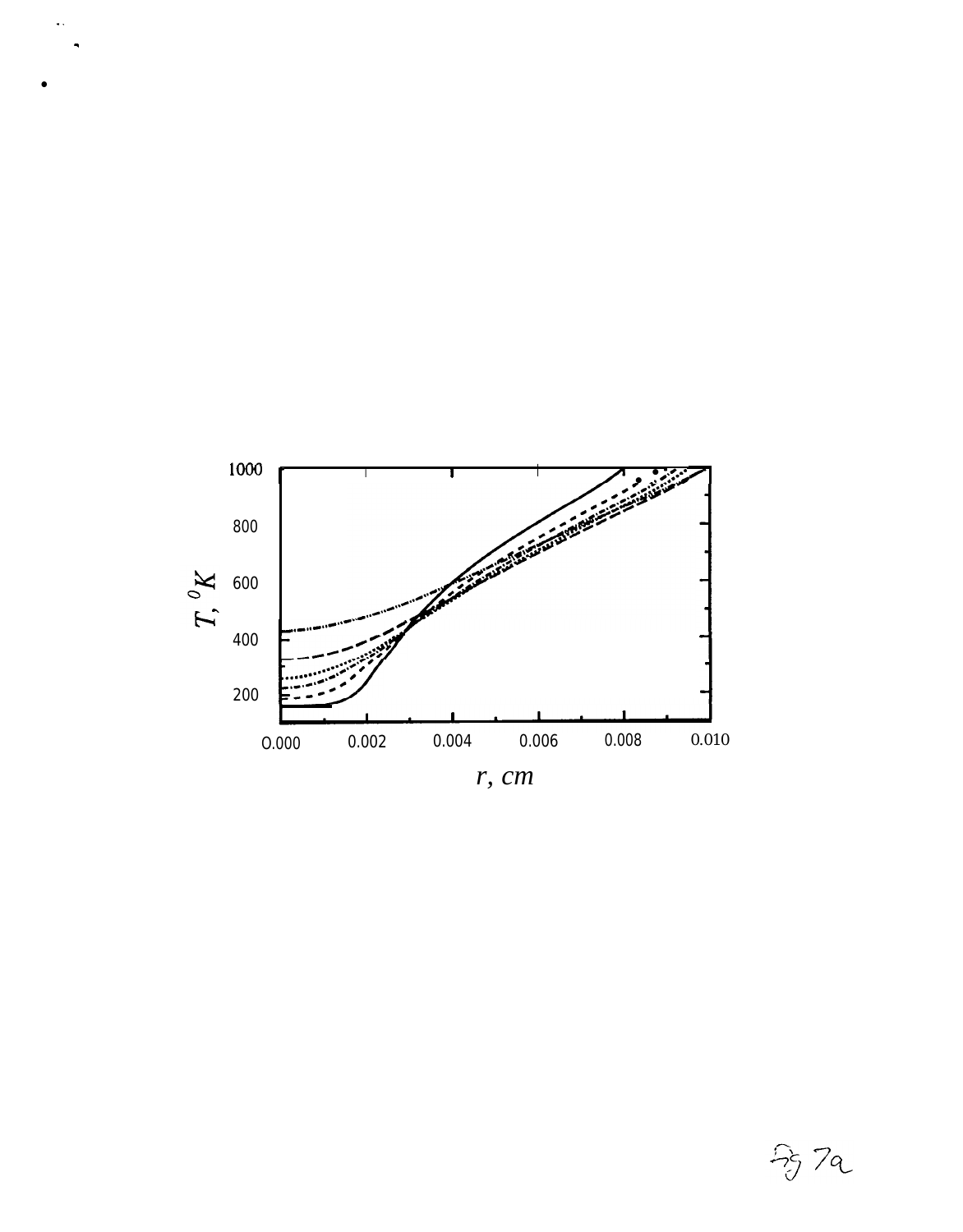

 $\tilde{\phantom{a}}$ 

 $F_{J}$ 76